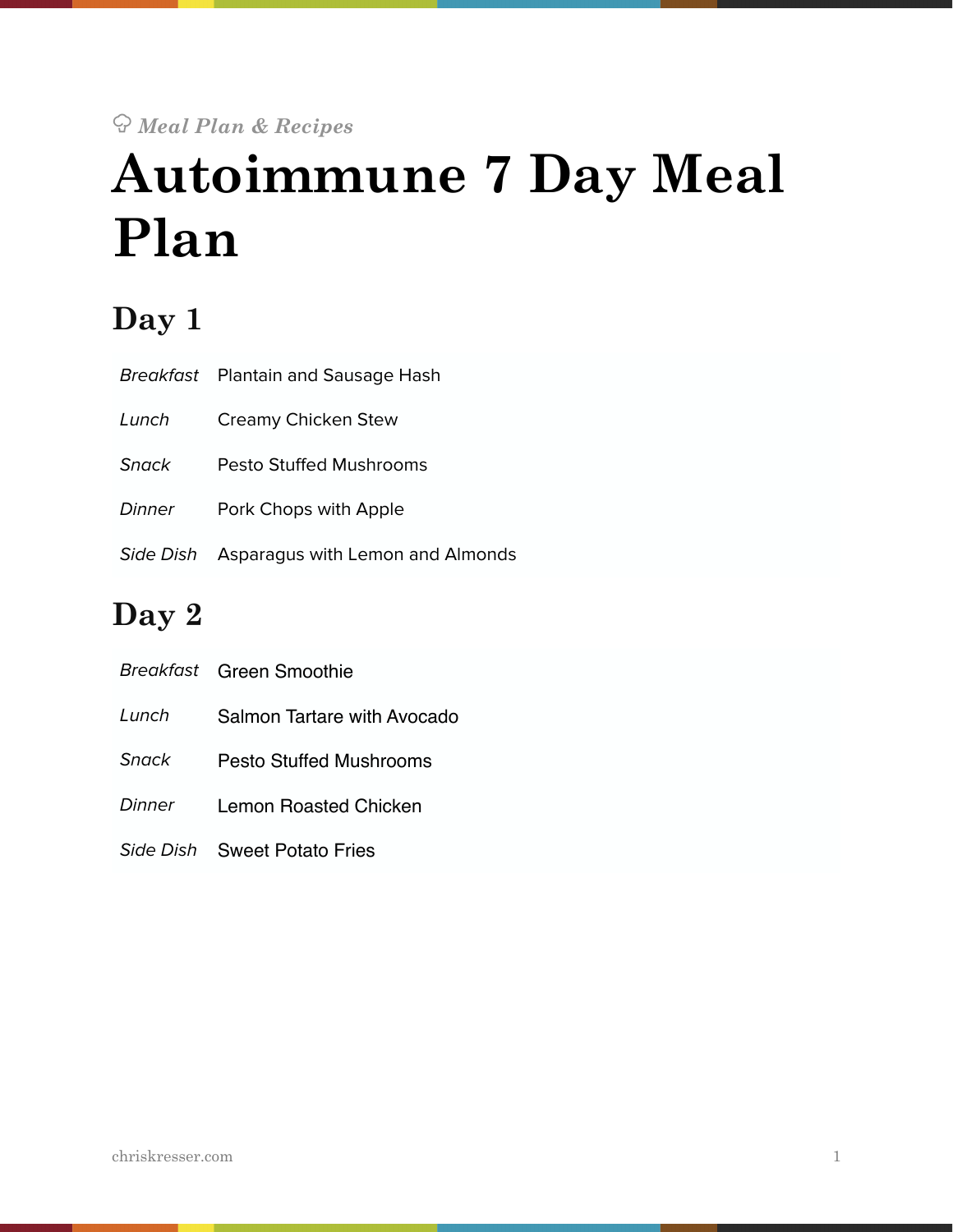### **Day 3**

|              | Breakfast Cream of Broccoli Soup    |
|--------------|-------------------------------------|
| Lunch        | Mexican Beef Tongue Salad           |
| <b>Snack</b> | <b>Guacamole with Carrot Sticks</b> |
| Dinner       | Lamb Korma                          |
| Side Dish    | <b>Indian Spiced Spinach</b>        |

### **Day 4**

|               | Breakfast Steak and Mushrooms          |
|---------------|----------------------------------------|
| Lunch         | Chicken, Tarragon and Grapefruit Salad |
| Snack         | Nori Chips                             |
| <b>Dinner</b> | Pan Fried Liver with Onions and Bacon  |
| Side Dish     | <b>Roasted Carrots and Garlic</b>      |

### **Day 5**

|               | Breakfast Avocado and Pineapple Smoothie     |
|---------------|----------------------------------------------|
| Lunch         | Grilled Tuna Steaks with Marinated Asparagus |
| Snack         | Nori Chips                                   |
| <b>Dinner</b> | Hamburgers with Mushrooms Provençale Style   |
| Side Dish     | <b>Parsnip Fries</b>                         |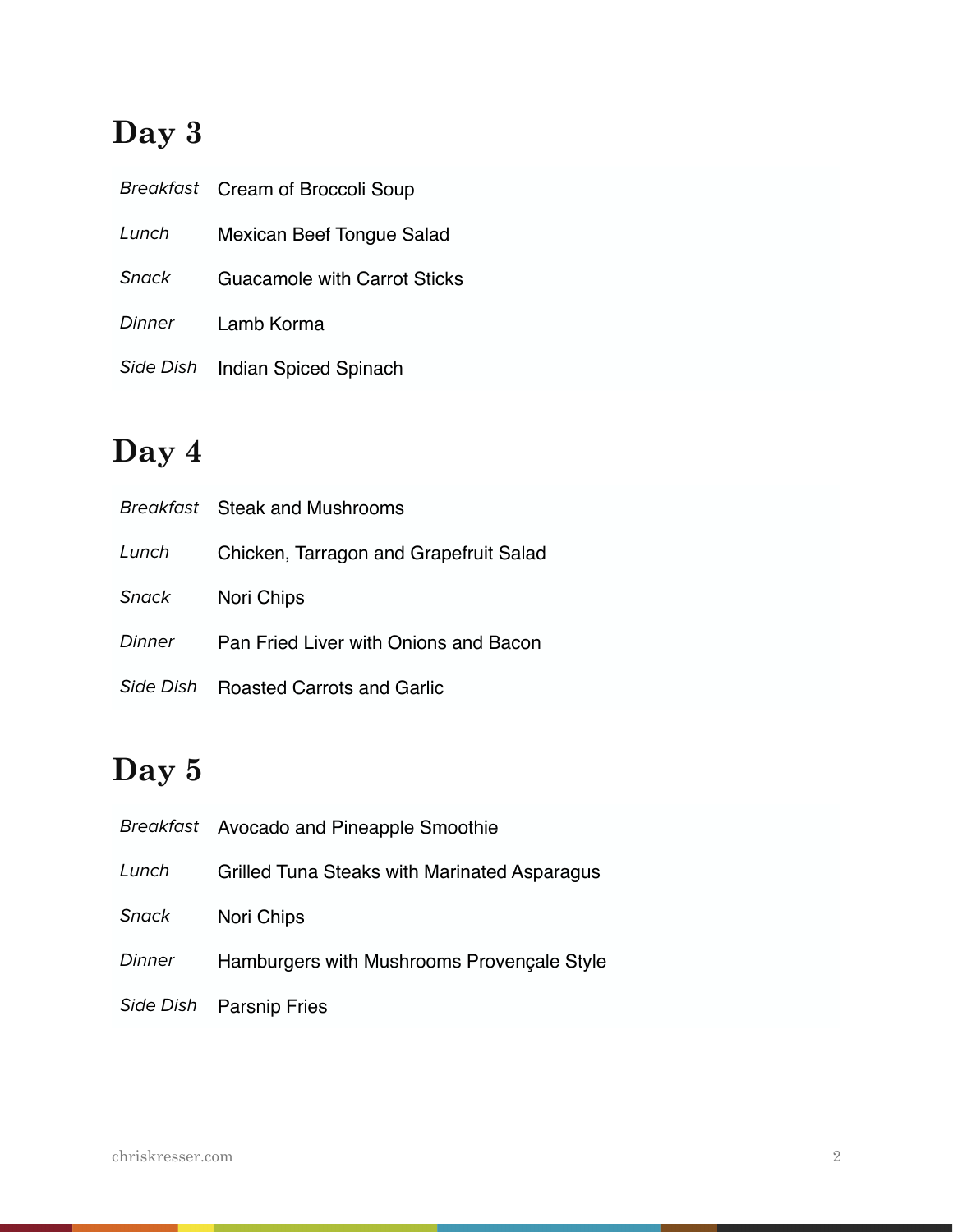### **Day 6**

|        | Breakfast Bone Broth with Vegetables        |
|--------|---------------------------------------------|
| Lunch  | Sweet Potato, Broccoli and Ground Beef Hash |
| Snack  | <b>Crispy Nuts</b>                          |
| Dinner | Easy Roast Duck                             |
|        | Side Dish Creamed Collard Greens            |

### **Day 7**

|              | Breakfast Celeriac and Sausage Hash |
|--------------|-------------------------------------|
| Lunch        | <b>Chicken Satay Wrap</b>           |
| <b>Snack</b> | <b>Crispy Nuts</b>                  |
| Dinner       | <b>Salmon with Basil Pesto</b>      |
| Side Dish    | Sautéed Yellow Squash               |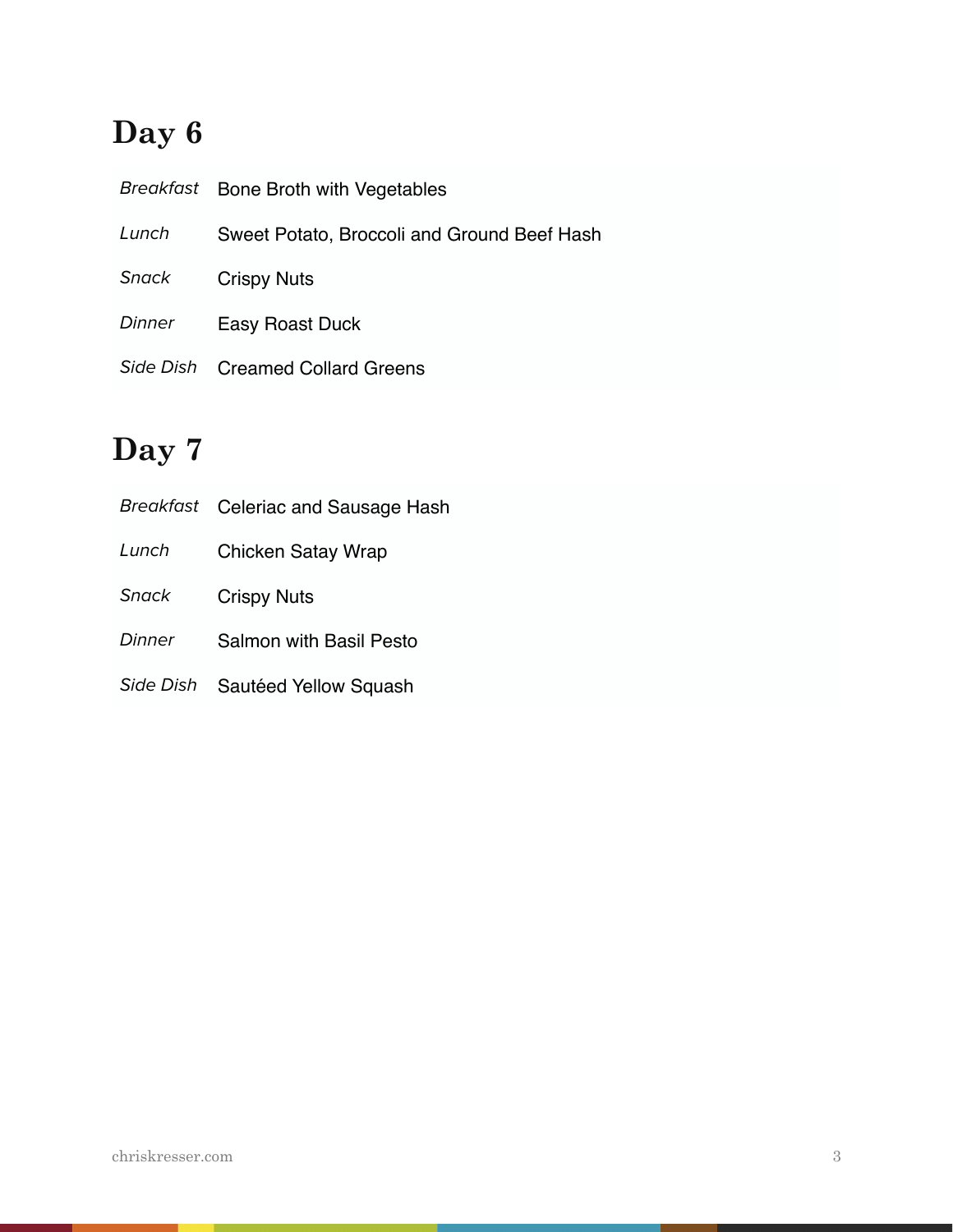# **Autoimmune 7 Day Meal Plan Recipes**

### **Breakfasts**

### **AVOCADO AND PINEAPPLE SMOOTHIE**

If you need an extra energy boost, add a scoop of whey protein powder.

### **Serves:** 1

### **Prep time:** 5 minutes

- 1 large, ripe avocado, peeled, pitted and cut into chunks
- $\Box$  1  $\frac{1}{2}$  cups pineapple chunks, fresh or frozen
- 1 cup coconut milk
- **2** teaspoons lime juice
- 2 ice cubes (can be eliminated if using frozen pineapple)

Purée all ingredients (except ice cubes) in a blender until smooth. Add ice cubes if desired.

### **BONE BROTH WITH VEGETABLES**

Broth is great to sip on throughout the day.

### **Serves:** 2

**Prep time:** 10 minutes

### **Cooking time:** 30 minutes

- 1 tablespoon lard\*
- <sup>1</sup>/<sub>2</sub> onion, chopped
- 1 carrot, chopped
- 1 cup chopped zucchini
- 1 celery stalk, chopped
- 1 tablespoon fresh parsley, chopped
- 3 cups bone broth/beef stock<sup>\*\*</sup>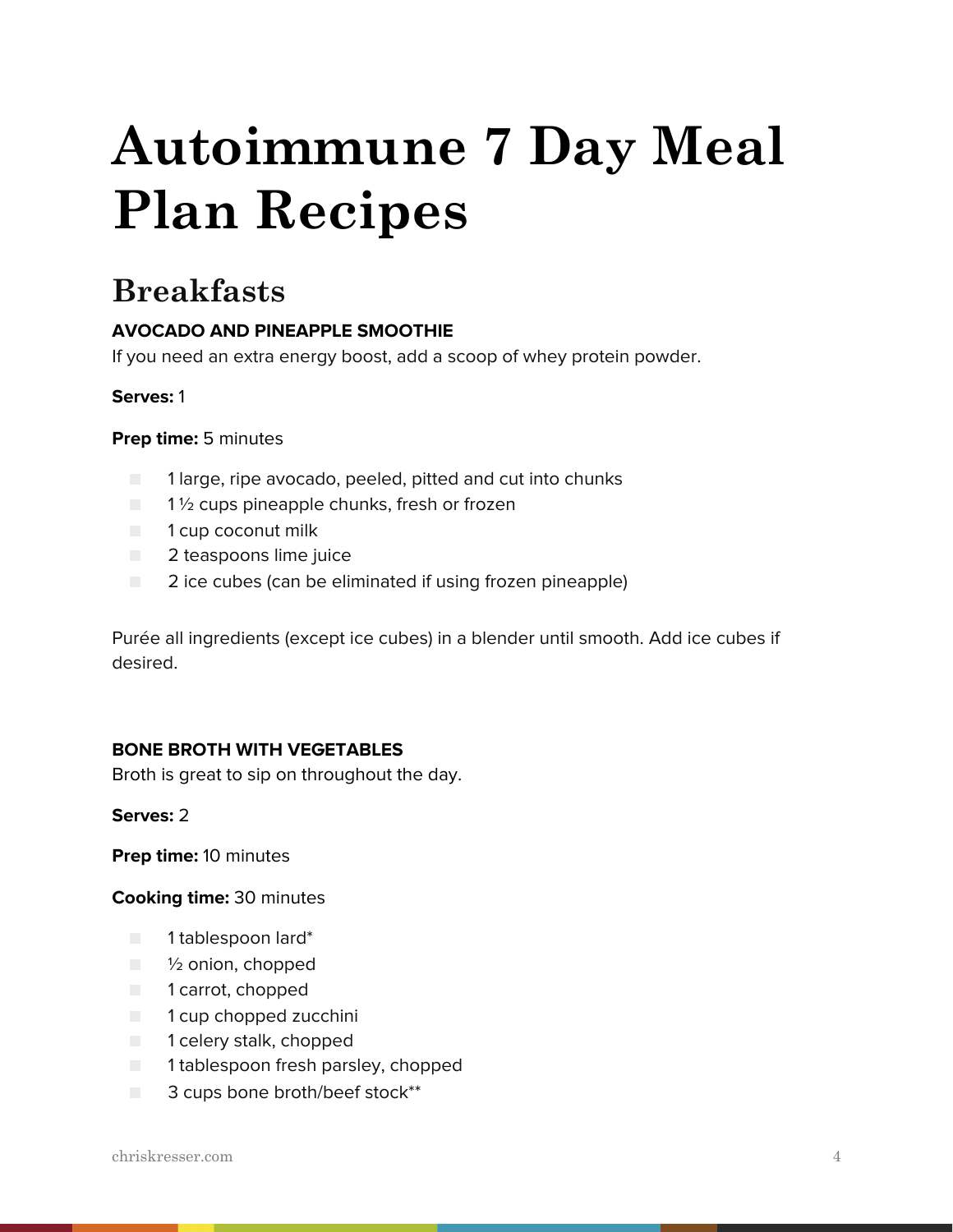■ salt and pepper to taste

Heat lard in a pot over medium-low heat, add chopped onions, carrots, and sauté, stirring frequently for about 3 minutes. Add chopped zucchini, celery, parsley, bone broth, salt, and pepper. Simmer until vegetables are cooked through, and serve.

\*Prepare lard on Sunday (see recipe page 470 of Your Personal Paleo Code)

\*\* Prepare bone broth/beef stock on Sunday (see recipe page 469 of Your Personal Paleo Code)

### **CELERIAC AND SAUSAGE HASH**

A hearty breakfast, be sure not to cook the celeriac (celery root) too long, or it will turn to mush.

### **Serves:** 2

**Prep time:** 10 minutes

### **Cooking time:** 15 minutes

- ¼ teaspoon salt
- 6 cups packed celeriac, peeled and shredded
- 1 tablespoon traditional fat of choice
- $\Box$  1 medium sized onion, peeled and coarsely chopped
- 8 ounces ground pork
- ½ teaspoon garlic powder
- 1/<sub>3</sub> teaspoon cumin
- black pepper to taste
- ¼ teaspoon salt
- 1 tablespoon fresh parsley, chopped

Bring a large pot of water to the boil, add 1/4 teaspoon salt and plunge the shredded celeriac into the boiling water for no more than 1 minute. Drain and refresh with plenty of cold water. Allow to drain and cool. The celeriac can be prepared the day before and refrigerated. This will help to dry it out. In a skillet, heat the fat of choice at a medium heat, add onions and sauté until browned. Add pork and seasonings and continue to cook until the sausage is lightly browned. Add celeriac and without stirring too much, cook until crisp. Serve hash on two plates garnished with parsley.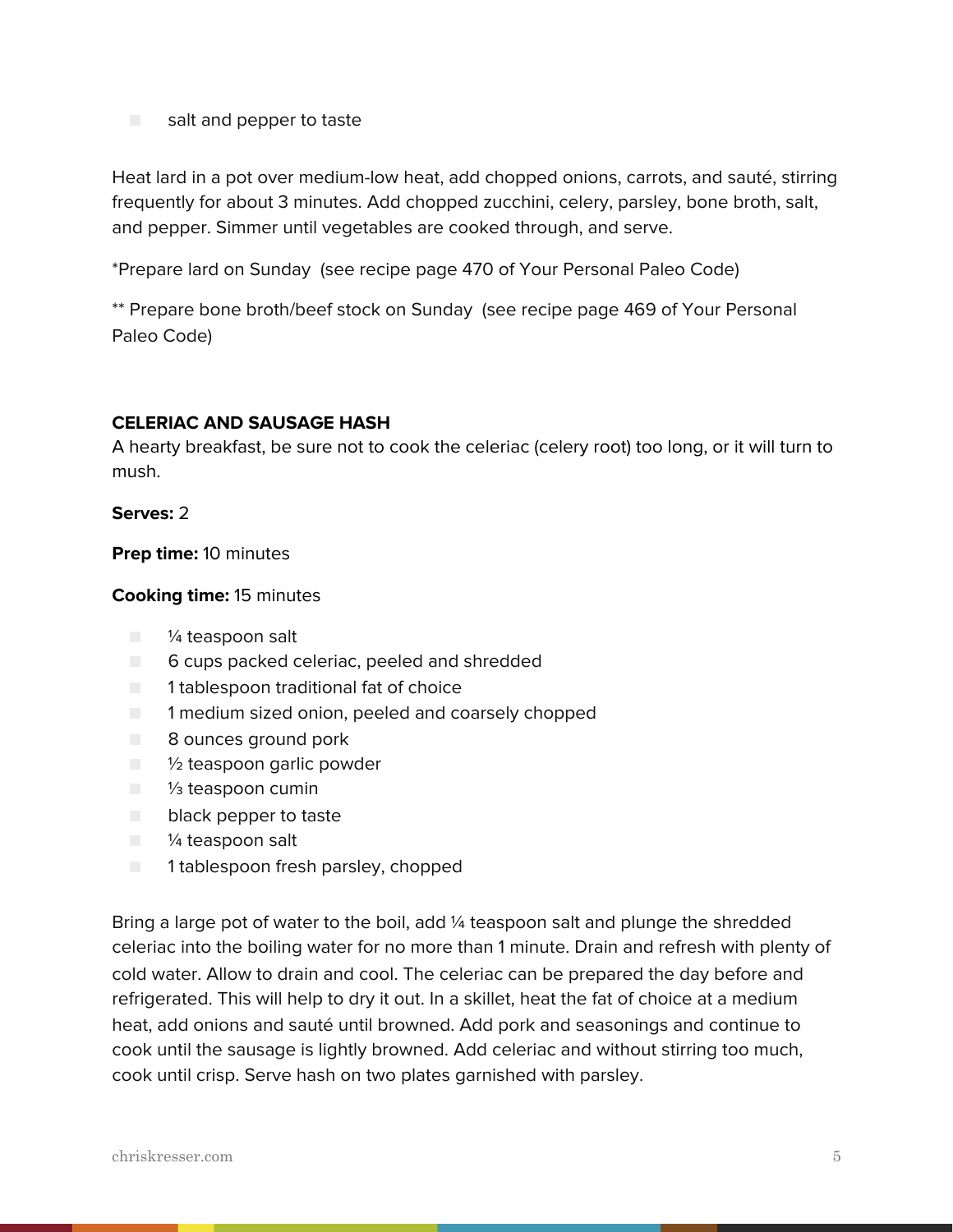### **CREAM OF BROCCOLI SOUP**

Delicious way to make use of chicken bone broth and stock.

#### **Serves:** 6

**Prep time:** 10 minutes

#### **Cooking time:** 20 minutes

- 1 tablespoon fat of choice
- $\blacksquare$   $\frac{1}{2}$  yellow onion
- 2 stalks celery, chopped
- 5 cups chopped broccoli florets
- 2 cups chicken stock
- 1 cup coconut milk
- $\Box$   $\frac{1}{4}$  teaspoon white pepper (or use black pepper)
- $\Box$  1 % tablespoon chopped parsley or chives for garnish

Heat your fat of choice in a soup pot over medium heat. Add chopped onion and celery and heat, stirring, until translucent. Add chicken stock and broccoli florets. Cover and cook for about 10 minutes, until broccoli is softened. Use immersion blender to purée; alternatively, let cool and transfer to a food processor or blender. Once puréed, return soup to the pot and stir in coconut milk and black pepper. Serve garnished with chopped parsley or chives.

### **GREEN SMOOTHIE**

A quick, energizing, and delicious way to start the day. Note that raw spinach and kale contain compounds (such as goitrogens, nitriles, oxalates) that may impair thyroid function if consumed in excess. If you have a thyroid issue, I suggest lightly steaming the kale and spinach first and then cooling it before adding it to the smoothie. This will at least partially inactivate the potentially harmful compounds.

#### **Serves:** 1

### **Prep time:** 5 minutes

- 1 cup unsweetened almond milk
- 1 medium banana
- $\blacksquare$   $\frac{1}{2}$  cup coconut milk
- $\blacksquare$   $\frac{1}{2}$  cup raw spinach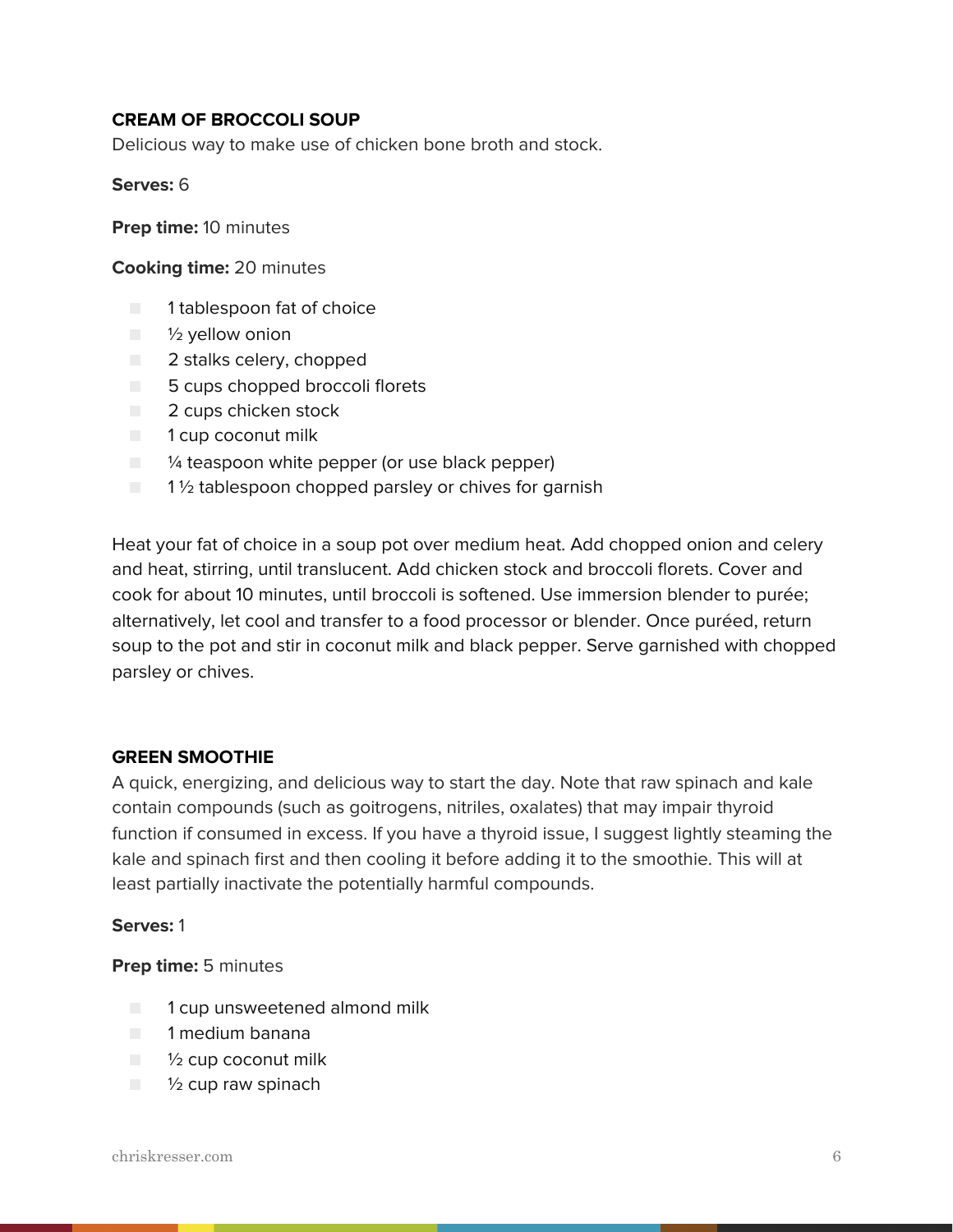- <sup>1</sup>/<sub>2</sub> cup raw kale
- 1 tablespoon almond butter (optional)

Blend all the ingredients in a blender until smooth.

### **PLANTAIN AND SAUSAGE HASH**

Plantains are a good substitute for potatoes and can be cooked in many of the same ways. When cooking, always use green, hard plantains. As the plantain ripens, the starch converts to sugar, the opposite of new potatoes.

### **Serves:** 2

**Prep time:** 10 minutes

### **Cooking time:** 15 minutes

- <sup>1</sup>/<sub>2</sub> pound ground sausage meat (preferably organic, no additives)
- $\Box$  4 large green plantains, peeled and shredded
- 1 tablespoon lard\*
- 1 large onion, peeled, cut in half and thinly sliced
- 1 large garlic clove, crushed
- $\blacksquare$   $\mathcal V_2$  teaspoon cumin seeds, crushed
- <sup>1</sup>/<sub>2</sub> teaspoon coriander seeds, crushed
- sea salt to taste
- black pepper
- cilantro, chopped to garnish

Melt lard in sauté pan, add the ground pork sausage, sliced onions, and brown.

Add shredded plantains, remaining ingredients and cook until the plantains are soft.

Serve garnished with cilantro.

\*Prepare lard on Sunday (see recipe page 470 of Your Personal Paleo Code)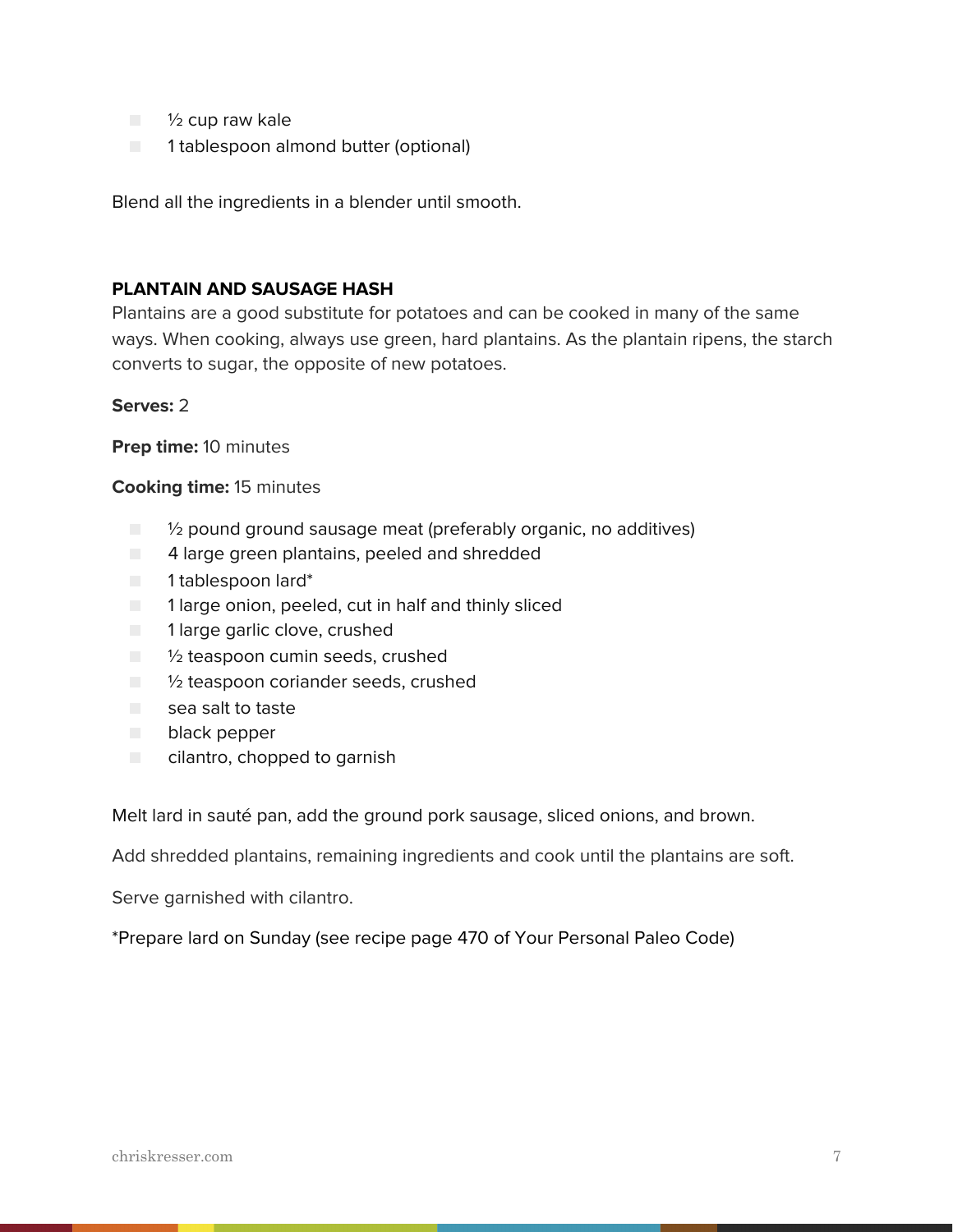### **STEAK AND MUSHROOMS**

Steak and mushrooms is a great example of a fast breakfast for getting fueled quickly and easily.

### **Serves:** 2

**Prep time:** 5 minutes

### **Cooking time:** 15 minutes

- one 16 ounce Ribeye steak
- 8 ounces mushrooms, washed just before cooking, stems removed, and sliced
- sea salt and pepper
- 2 teaspoons (divided) traditional fat of choice
- 1 shallot, chopped
- 1/3 cup beef stock<sup>\*</sup>
- 1 tablespoon parsley, chopped for garnish

Sprinkle both sides of the steak with salt and pepper. Heat 1 tablespoon fat in a large skillet over medium-high heat. When hot, cook the steak for 4 to 5 minutes per side for medium rare. Remove steak to a plate to rest. Add the remaining tablespoon of fat to the skillet, then the shallot and mushrooms. Sauté, stirring, for 2 minutes. Finally add beef stock and continue to cook for 3 minutes until slightly reduced. Divide steak in half and serve on two plates, top with mushrooms, garnished with parsley.

\* Prepare bone broth/beef stock on Sunday (see recipe page 470 of Your Personal Paleo Code)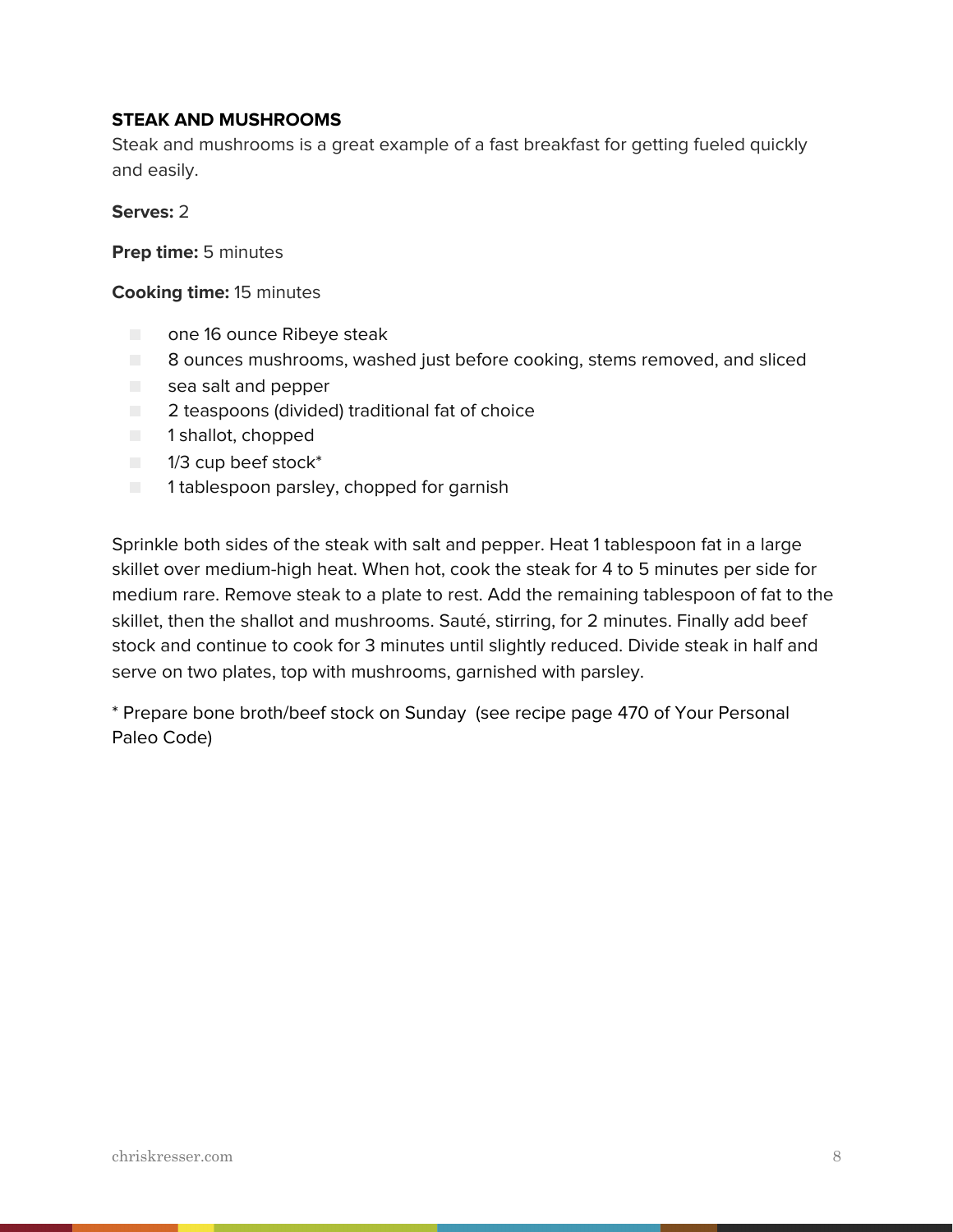### **Lunches**

### **CHICKEN SATAY WRAP**

Satays are small pieces of meat that are grilled on skewers. Here we present our version, broiled in the oven and made into lettuce wraps.

### **Serves:** 2

**Prep time:** 15 minutes (marinate 1-2 hours)

### **Cooking time:** 20 minutes

### **For the Satay:**

- 12 eight inch bamboo skewers\*
- 2 boneless, skinless chicken breasts or 3 4 boneless, skinless thighs
- $\Box$   $\%$  teaspoon whole or ground coriander seeds
- $\blacksquare$   $\frac{1}{2}$  teaspoon turmeric
- 3 inch piece of lemongrass, thick and tough outer layers removed, sliced thinly and then minced (optional; omit if the ingredient is difficult to find)
- 2 cloves garlic, peeled and sliced
- 1 tablespoon ginger, chopped
- 2 tablespoon chopped shallots
- $\blacksquare$   $\frac{1}{2}$  cup coconut milk

### **For the Sauce:**

- 1 tablespoon coconut oil
- $\blacksquare$   $\mathcal V_4$  cup chopped shallot
- 3 cloves garlic, chopped
- $\Box$  % inch ginger, peeled and chopped
- $\blacksquare$  /4 cup any nut butter or finely ground nuts almond, cashew, pecan, etc any nut or combination of nuts (peanut is legume, not a nut)
- $\blacksquare$  /4 cup coconut milk
- 1 tablespoon fish sauce
- 2 teaspoons lime juice

### **For the Cucumber Salad:**

- 1 cucumber, peeled and cut into small dice
- 2 tablespoons chopped fresh cilantro
- 2 tablespoons lime juice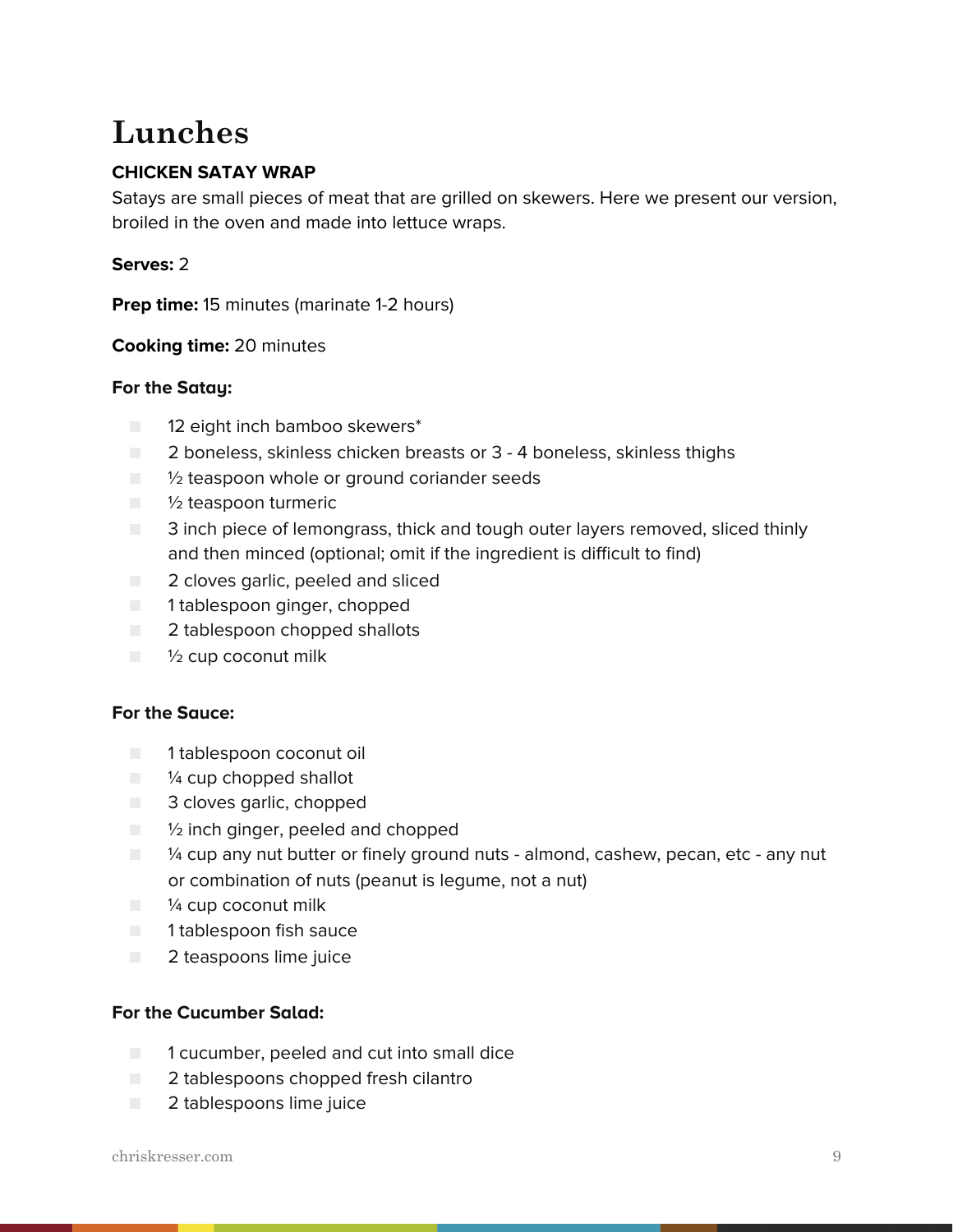- <sup>1/4</sup> teaspoons salt or to taste
- lettuce leaves

### \*NOTE: Soak the skewers in water for 30 minutes before cooking the satay.

### **Marinate the Chicken:**

Cut the chicken into thin strips, about  $\frac{1}{4}$  inch thick and  $\frac{1}{2}$  to 1 inch wide, and 3 inch long. Place strips in a bowl. In a mortar and pestle, food processor, or blender, pound (or pulse) the coriander seeds (if using whole), then add the lemon grass, garlic, ginger, and shallots. Purée all into a paste. Add the turmeric powder, and coriander (if using powder). Incorporate well, and stir in the fish sauce. If your mortar and pestle are large enough, add the coconut milk; otherwise, remove the paste to a bowl and stir in the coconut milk. This is your marinade. Pour it in the bowl with the chicken pieces and mix well to coat the chicken. Cover bowl and marinate refrigerated for an hour (or up to several hours).

### **To make the Sauce:**

Heat the coconut oil in a saucepan over medium-low heat. Take the chopped shallot, garlic, and ginger and either put it in a mortar and pestle, grinding it to a paste; alternatively, put it back on the cutting board and mince it all very finely. Add the mince or paste of shallot, garlic, and ginger to the oil. Cook, stirring, for about 5 minutes, until fragrant. Whisk in the nut butter or finely ground nuts of choice, and then the coconut milk and fish sauce. Combine all until smooth in the saucepan. Continue cooking for 5 more minutes or so, stirring often to check if it is sticking to the bottom of the pan. Stir in two teaspoons lime juice, and the sauce is done! Set the sauce aside off heat until ready to assemble wraps.

### **For the Salad:**

Combine diced cucumber, cilantro, lime juice, and salt in a mixing bowl. Stir well and set aside until ready to assemble wraps.

### **To Assemble Wraps:**

Take the soaked skewers and the marinated chicken. Thread the chicken lengthwise onto the skewers, weaving in and out every  $\frac{1}{4}$  -  $\frac{1}{2}$  inch. The skewer will be covered from its sharp tip to several inches from the bottom. You will be able to fit two, or possibly three, pieces of chicken per skewer. Normally, satays are grilled for a couple of minutes per side, but here we will include instructions for cooking them in the broiler. Feel free to grill instead if you prefer. Preheat the oven to high Broil with the rack 3 to 4 inches away from the broiler. Arrange the skewers on a baking dish with the bottom ends of the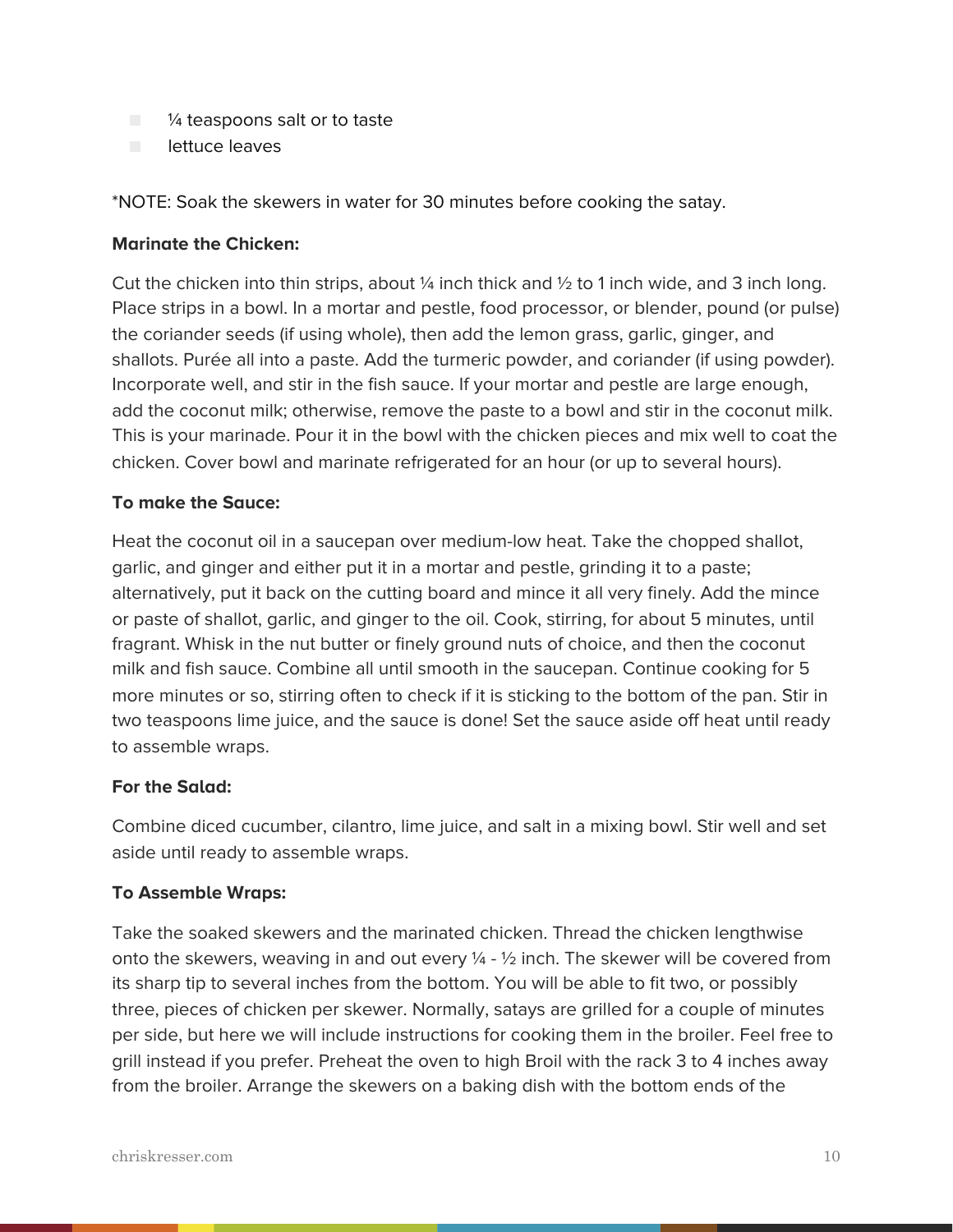skewers resting up on the side of the dish. Broil the skewers for 4 minutes per side. Remove the baking dish of satay skewers from the oven and check to make sure they are cooked through. To make the wraps, arrange lettuce on your plate. Remove the chicken pieces from the skewers and place about three pieces per leaf wrap. Top each with a heaping spoonful of the nut sauce. Finally, cover each wrap with a large spoonful or two of the cucumber salad. These steps get easier each time you make the dish, until it becomes much less complicated and more like second nature. Enjoy!

### **CHICKEN, TARRAGON AND GRAPEFRUIT SALAD**

Tarragon is an herb which, with its distinctive, yet subtle taste, goes very well with chicken, fish, salads and sauces (the famous Béarnaise sauce is the classic example).

### **Serves:** 2

**Prep time:** 10 minutes (marinate 1 hour)

### **Cooking time:** 25 minutes

- 2 chicken breasts
- 1 medium romaine salad, washed and roughly chopped
- 1 small red onion, peeled, cut in half, and thinly sliced
- 1 small shallot, peeled, crushed and minced
- 1 large red grapefruit, peeled and segmented (if you can find a pomelo, it's less bitter)
- 2 heaping tablespoons fresh tarragon, finely chopped + tarragon sprigs to garnish, or if not available, 1 heaping tablespoon dried tarragon. This herb is much better fresh.
- $\blacksquare$   $\frac{1}{2}$  cup extra virgin olive oil
- 2 teaspoons Dijon mustard
- 2 tablespoons apple cider vinegar
- <sup>1</sup>/<sub>2</sub> teaspoon sea salt or more to taste
- black pepper, coarsely ground
- $\blacksquare$   $\blacksquare$   $\blacksquare$   $\blacksquare$   $\blacksquare$   $\blacksquare$   $\blacksquare$   $\blacksquare$   $\blacksquare$   $\blacksquare$   $\blacksquare$   $\blacksquare$   $\blacksquare$   $\blacksquare$   $\blacksquare$   $\blacksquare$   $\blacksquare$   $\blacksquare$   $\blacksquare$   $\blacksquare$   $\blacksquare$   $\blacksquare$   $\blacksquare$   $\blacksquare$   $\blacksquare$   $\blacksquare$   $\blacksquare$   $\blacksquare$   $\blacksquare$   $\blacksquare$   $\blacksquare$   $\blacks$

Marinate chicken breasts for 1-2 hours in a brine made with three tablespoons of sea salt dissolved in 1 quart water. This can be done in advance, and helps to keep the breasts moist during cooking. Preferably grill the breasts on a low heat, 10 minutes on each and then thinly slice lengthwise. Mix extra-virgin olive oil with apple cider vinegar, salt,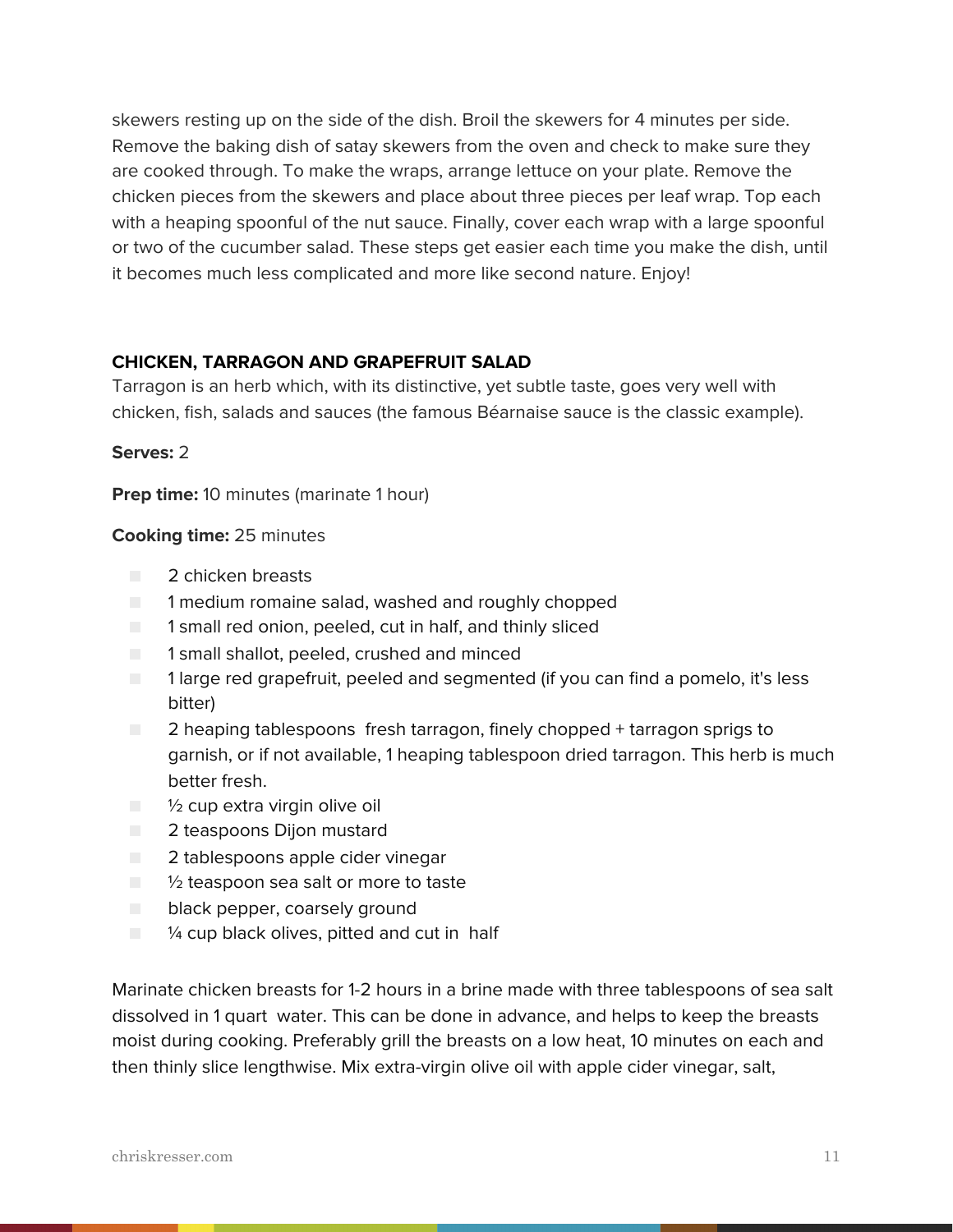pepper, shallot, and Dijon mustard. Arrange romaine on a plate, then sliced red onion, grapefruit, chicken and black olives. Garnish with tarragon sprigs.

### **CREAMY CHICKEN STEW**

This is a fast and easy-to-make stew, which is a good way to use leftover chicken.

**Serves:** 4

**Prep time:** 5 minutes

**Cooking time:** 15 minutes

- 1 tablespoon traditional fat of choice
- 1 yellow onion, chopped
- 3 carrots, chopped
- 3 celery stalks, chopped
- 4 cloves garlic, minced
- 2 cups chicken stock<sup>\*</sup>
- 2 cups cooked, chopped chicken meat
- $\blacksquare$   $\frac{1}{2}$  cup coconut milk
- $\blacksquare$   $\frac{1}{2}$  teaspoon sage
- 1/2 teaspoon dried thyme
- white pepper (or black) to taste

Heat fat of choice in a soup pot over medium heat. Add onion, and cook stirring for about 5 minutes. Add chopped carrot, and stir for a few minutes before adding chopped celery. Add celery and cook for 5 more minutes. Add minced garlic and stir in, allow to cook for 1 minute more. Add in stock, chopped turkey, sage, thyme, and pepper. Since all ingredients are already cooked, the soup is almost done. Simply bring the soup to a hot temperature and stir. Add coconut milk, stir in well and serve. If you would like a creamier soup, add another ½ cup of coconut milk.

\* Prepare chicken stock on Sunday (see recipe page 472 of Your Personal Paleo Code)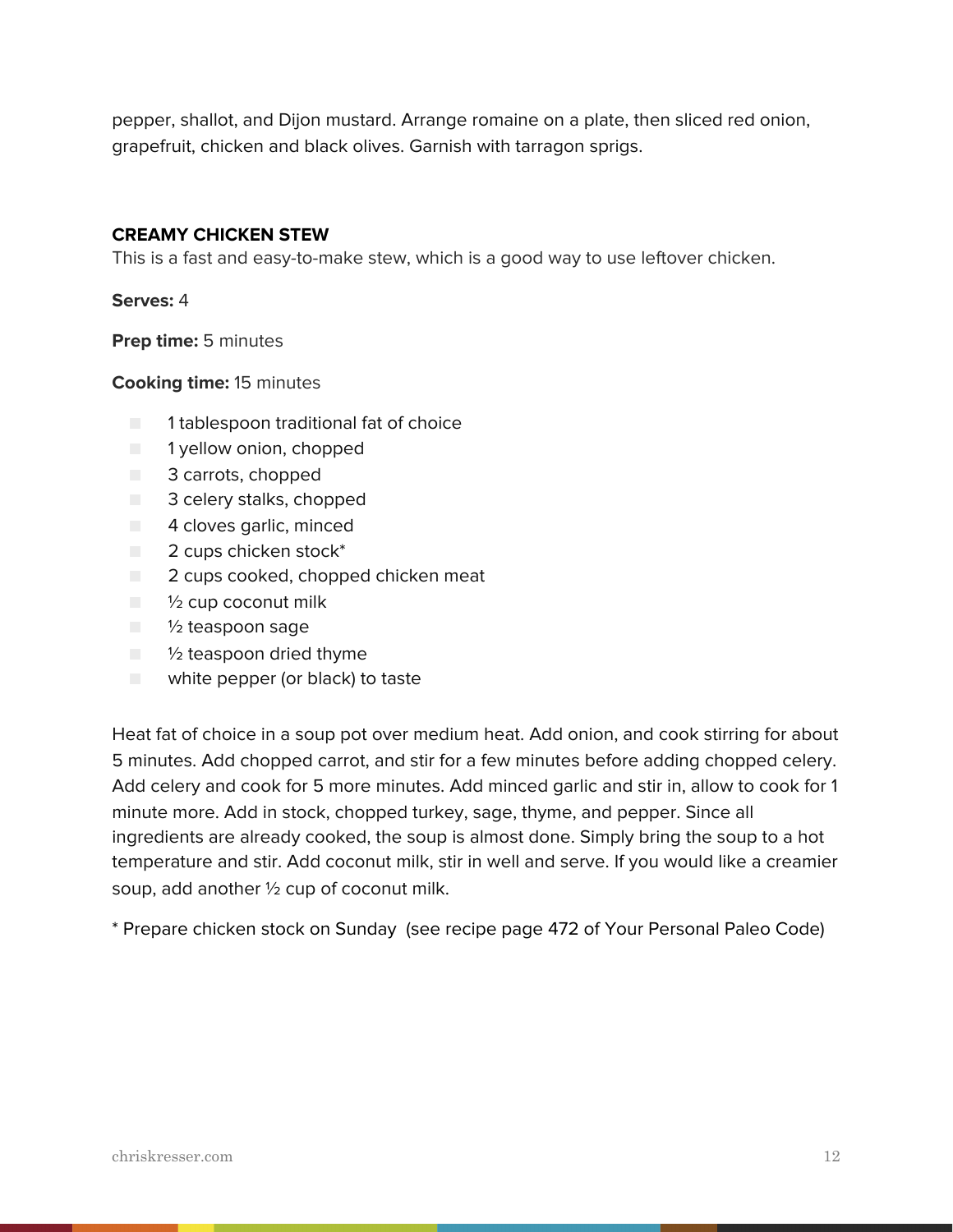### **GRILLED TUNA STEAKS WITH MARINATED ASPARAGUS**

This recipe uses green asparagus, which is first quickly grilled, and then marinated in a light Dijon vinaigrette. Some cooks peel the asparagus, but in this recipe that's not necessary.

### **Serves:** 2

**Prep time:** 5 minutes (marinate asparagus for 1 hour)

### **Cooking time:** 15 minutes

### **The Marinade:**

- $\Box$   $\frac{1}{2}$  cup extra virgin olive oil
- juice of 1 lemon
- 1 tablespoon Dijon mustard
- 1 shallot, very finely chopped
- salt to taste
- white pepper to taste

### **The Asparagus:**

- 1 pound green asparagus, tough end removed (bend the asparagus until it snaps; the tough end can be frozen for later use in soups).
- 2 tablespoons coconut oil to baste

### **The tuna steaks:**

- $\Box$  two 8 ounce tuna steaks (1 1/4 inch thick)
- 1 teaspoon coconut oil
- salt and black pepper to taste
- $\Box$  juice of 1/2 a lemon
- 1 tablespoon fresh parsley, chopped

### **The Asparagus:**

Wash and prepare the asparagus as mentioned above; you'll be using the upper end, or tip. Coat with coconut oil. Heat the grill to just below smoke point - test with a drop or two of coconut oil. Grill the asparagus for no more than 2 minutes. The asparagus should have a slight crunch to it. Arrange neatly in glass or ceramic dish.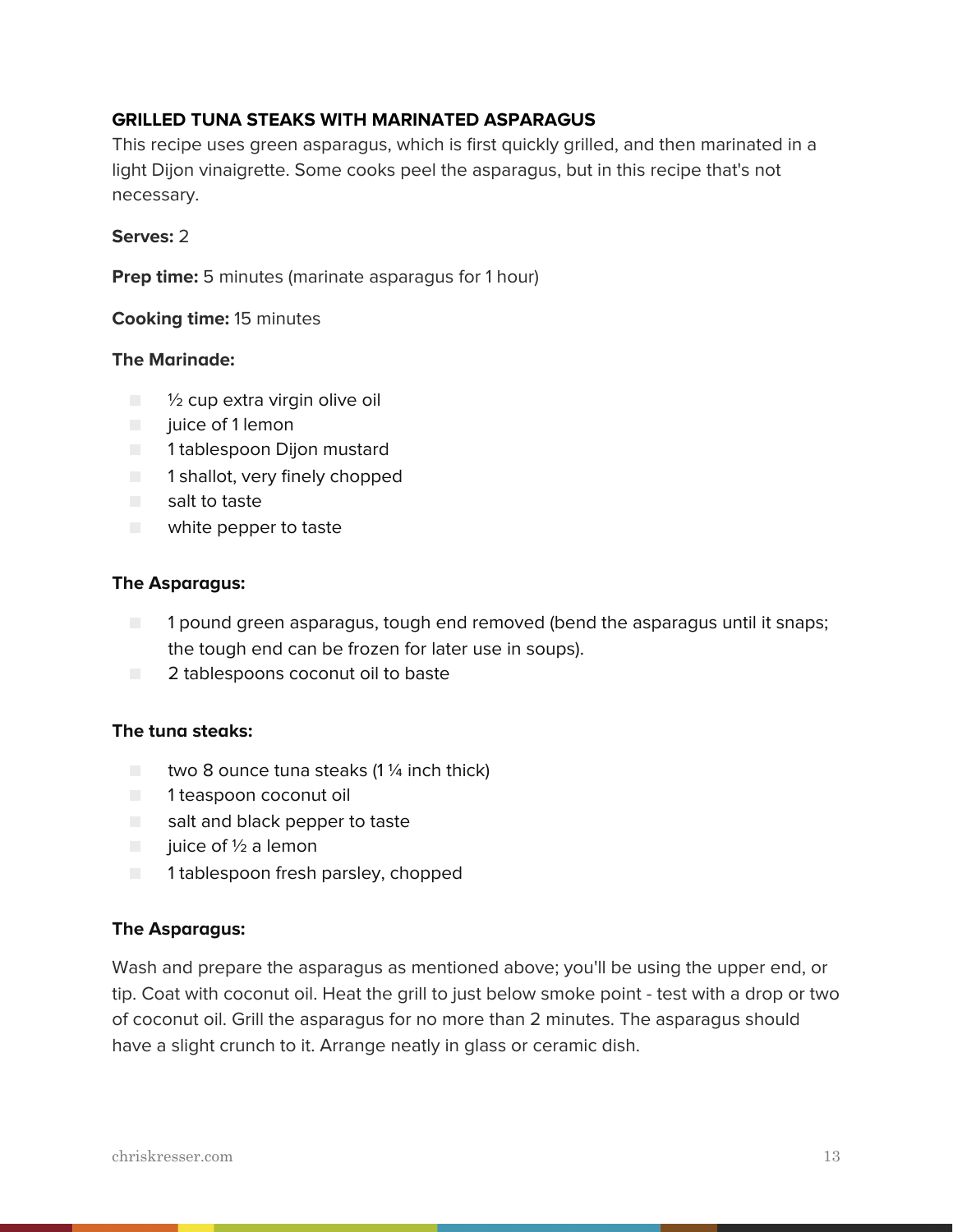### **The Marinade (actually a vinaigrette):**

Blend all ingredients together. Taste for salt and lemon juice. If too acidic add more olive oil. Pour over the asparagus and leave to marinate at room temperature for one hour.

The Tuna steaks:

Re-heat the grill to medium-high. Brush tuna steaks with coconut oil, season with salt and pepper, and grill for 5 minutes on each side. Arrange on two plates with asparagus, squeeze lemon juice over steaks, and garnish with parsley.

### **MEXICAN BEEF TONGUE SALAD**

Beef tongue has to cook for several hours, but this salad is simply dressed and easy to put together.

**Serves:** 4

**Prep time:** 10 minutes

**Cooking time:** 2 ½ hours

#### **For the tongue:**

- $\Box$  one 1  $\frac{1}{2}$  pound beef tongue (or whatever size you can get)
- 1½ tablespoon salt
- 2 cloves
- 10 whole peppercorns
- 2 bay leaves
- 3 cloves garlic, smashed
- 1 onion, quartered

#### **For the salad:**

- 2 heads romaine lettuce
- $\Box$   $\frac{3}{4}$  cup minced raw white onion
- 8 radishes, thinly sliced
- 2 avocados, peeled, pitted, and sliced
- $\blacksquare$   $\mathcal V_2$  cup chopped fresh cilantro
- juice of 2 limes
- $\blacksquare$   $\frac{1}{2}$  cup olive oil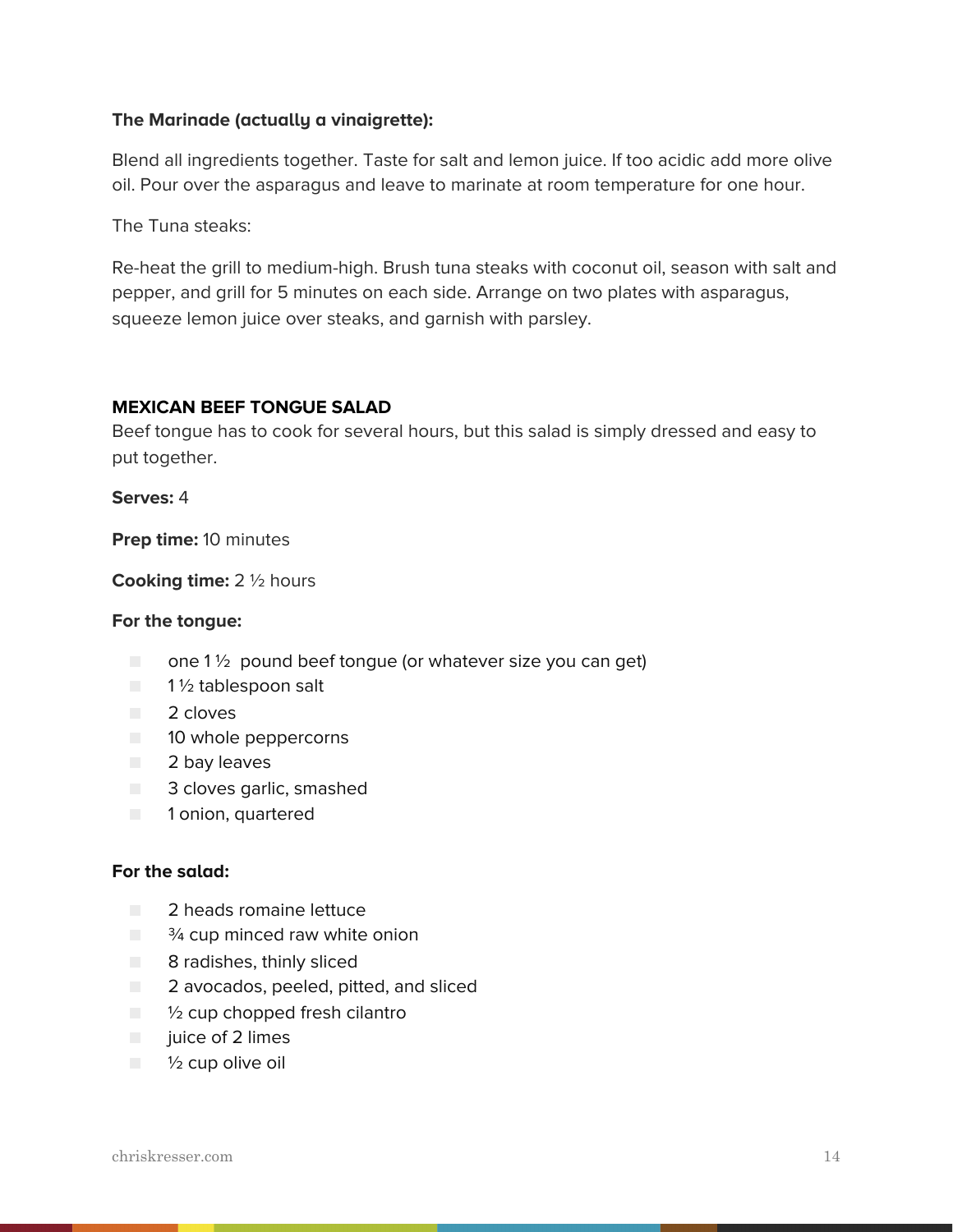In a large pot, cover the tongue with enough water so that the meat is completely submerged. Add the salt, cloves, peppercorns, bay leaves, garlic, and onion to the water. Cover the pot with its lid and bring to a gentle boil. Simmer for 2 ½ hours. Remove the tongue. When it's cool enough to handle, but not fully cooled, it is time to peel it. When peeling, the outer layer should come right off to reveal the bumpy layer underneath. If the peel takes chunks of meat off with it, it's not yet ready and needs to simmer more. Because of the irregular shape of the meat, some parts may need to be peeled with a knife, but most can be pulled off by hand. Dice the meat. Use immediately or refrigerate for use within two days. If cooking the meat in advance, steam it for about 5 minutes before assembling salad and serving. To assemble the salad, remove the outer layers of the romaine and cut off the dark-green tops (about the top 2 inches). Cut off the core at the bottom. Wash and slice the remaining leaves and either keep them intact (to make taco-style wraps) or slice into half inch strips for a salad. Whisk the oil and lime juice in a small bowl to make the dressing. In a large mixing bowl, toss the lettuce, radishes, onion, cilantro, and diced beef with the dressing. Top with avocados and any other salad vegetables you like, such as shredded carrots or sliced cucumber.

### **SALMON TARTARE WITH AVOCADOS**

This dish is different from ceviche in that it isn't marinated.

#### **Serves:** 4

#### **Prep time:** 20 minutes

- 18 oz skinless and boneless salmon fillet
- $\blacksquare$   $\blacksquare$   $\blacksquare$   $\blacksquare$   $\blacksquare$   $\blacksquare$   $\blacksquare$   $\blacksquare$   $\blacksquare$   $\blacksquare$   $\blacksquare$   $\blacksquare$   $\blacksquare$   $\blacksquare$   $\blacksquare$   $\blacksquare$   $\blacksquare$   $\blacksquare$   $\blacksquare$   $\blacksquare$   $\blacksquare$   $\blacksquare$   $\blacksquare$   $\blacksquare$   $\blacksquare$   $\blacksquare$   $\blacksquare$   $\blacksquare$   $\blacksquare$   $\blacksquare$   $\blacksquare$   $\blacks$
- $\Box$  1  $\frac{1}{2}$  tablespoons fresh lime juice
- 1 tablespoon fresh chives, finely chopped
- 1½ tablespoons coconut oil
- 1/<sub>3</sub> teaspoon lime zest
- salt and pepper to taste
- 3 avocados, peeled, pitted and sliced lengthwise
- 2 tablespoons fresh cilantro, coarsely chopped for garnish

Put salmon on a plate and set in the freezer for 20 minutes. This will make the salmon easier to slice thinly. While waiting for the salmon, prepare all other ingredients. Remove salmon, slice thinly about 1/2 inch thick along the length of the fillet, and then coarsely chop. Gently mix all ingredients except avocados and cilantro. Arrange avocados on four plates in a fan shape, then add the tartare and garnish with cilantro.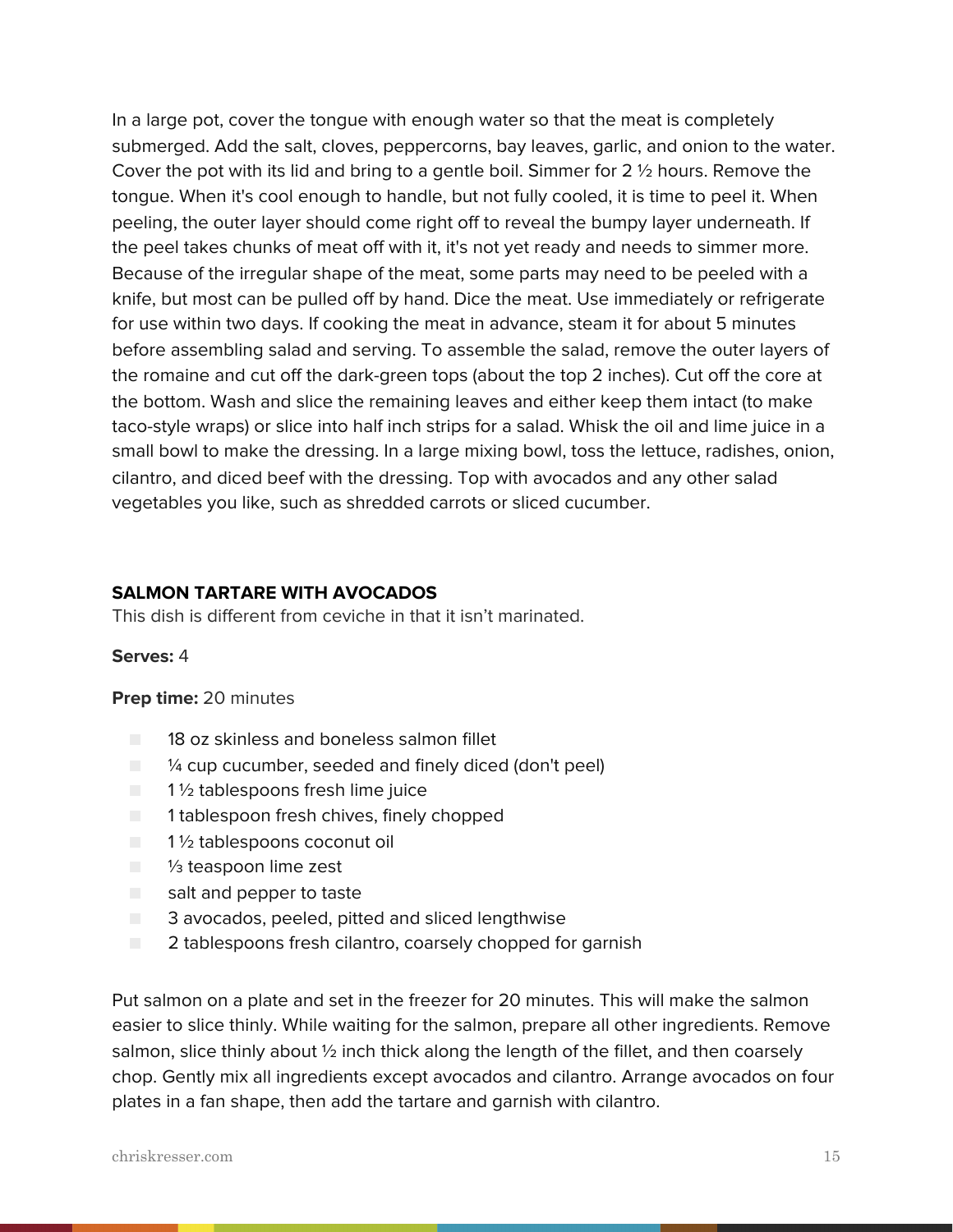### **SWEET POTATO, BROCCOLI AND GROUND BEEF HASH**

The trick to this dish is to keep the sweet potatoes as crisp as possible.

**Serves:** 4

#### **Prep time:**

#### **Cooking time:**

- 1 pound ground beef
- $\Box$  2 pounds (6 cups) sweet potatoes, peeled and cut into 1  $\frac{1}{2}$ " pieces
- 3 cups broccoli florets
- 1 large red onion, thinly sliced
- 3+1 tablespoons lard\*
- 1 garlic clove (optional)
- salt to taste
- black pepper
- 2 tablespoons fresh parsley, chopped for garnish

Place the roasting pan in oven and preheat to 400°F. Add 3 tablespoons lard and sweet potatoes, coating well. Lightly salt and bake until crisp (15 minutes). Meanwhile, brown the ground beef in 1 tablespoon lard, add onion, garlic, salt (remember that the sweet potatoes already have salt added), and pepper. Continue to sauté. Simmer the broccoli in unsalted water for 3 minutes, remove from heat and let steep. Add the sweet potatoes to the ground beef, stir through. drain the broccoli and arrange on top. Garnish with parsley and serve.

Note: This dish can be accompanied with a simple green salad/vinaigrette.

\*Prepare lard on Sunday (see recipe page 470 of Your Personal Paleo Code)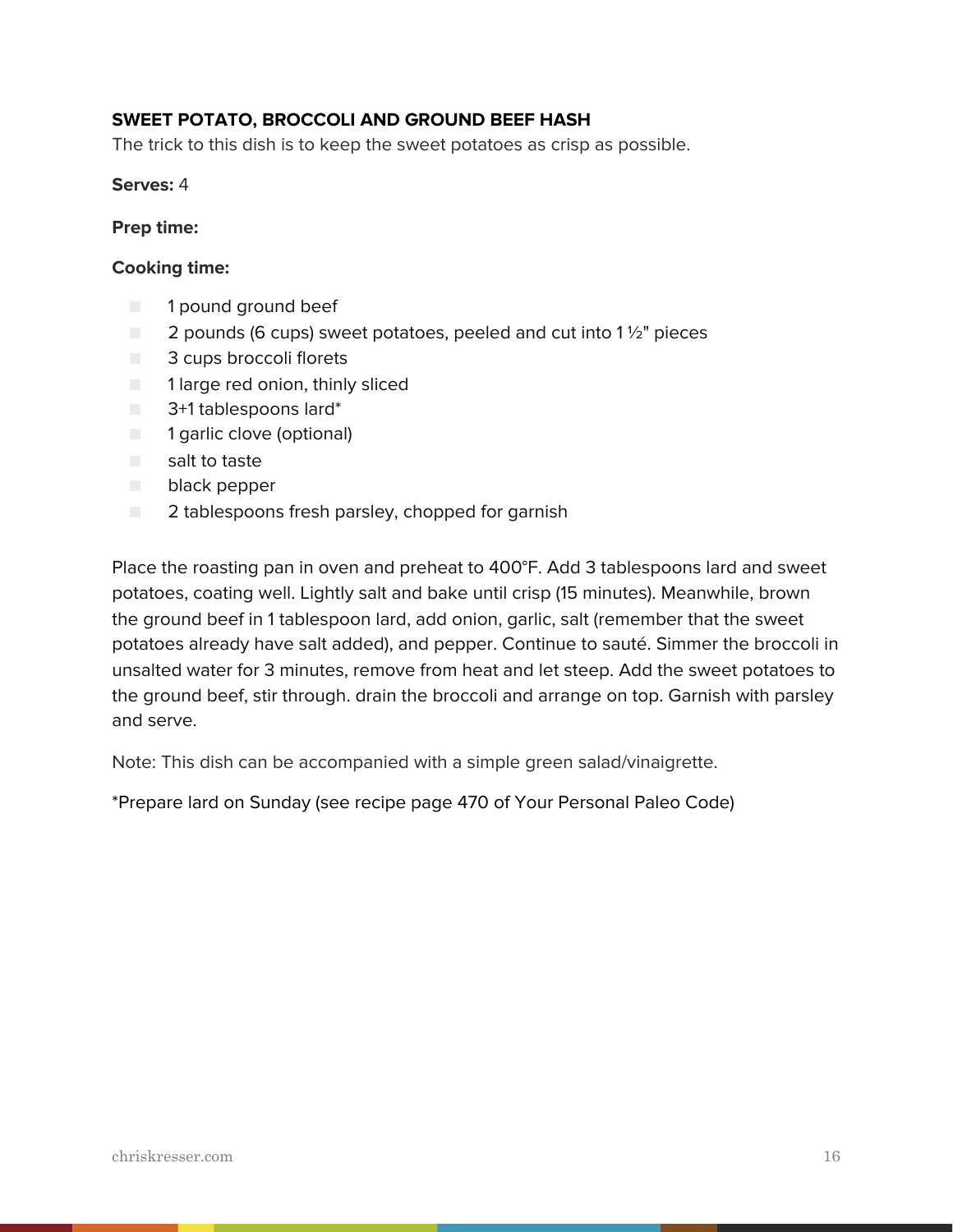### **Snacks**

### **CRISPY NUTS**

Soaking nuts makes them more digestible and easier to cook.

**Serves:** 2 x 2 days

**Prep time:** soak for minimum 8 hours

### **Cooking time:** 12 to 24 hours

- 6 cups pecans, almonds, walnuts (you can use macadamias, pine nuts, and cashews, too, and these need less soaking...only 6 hours or overnight).\*
- 1½ tablespoons sea salt

Soak 4 cups of the nuts with 1 ½ tablespoon sea salt, covered with water, overnight, for at least 8 hours (and up to 24 hours with a change of water halfway through). Drain well; it is important to dry them thoroughly if not using immediately. They will develop mold when stored if they retain moisture. Spread on a baking sheet in a single layer and bake at your oven's lowest temperature for 12 to 24 hours, depending on how crispy you like them. Stir and turn them occasionally as they dry. If your oven only goes down to 170°F, bake them at this higher temperature for less time. A dehydrator is the ideal for drying, if you have it.

\*Start preparation on Wednesday so that nuts are ready on Saturday.

### **GUACAMOLE WITH CARROT STICKS**

Avocados, once cut, will lose their color quickly unless soaked in water with the juice of ½ lemon. This dish should be prepared the same day. It's fast and easy.

### **Serves:** 2

**Prep time:** 15 minutes

- 3 ripe avocados
- 1 tablespoon fresh lemon juice
- 2 tablespoons onion, very finely minced
- $\blacksquare$  /4 cup coconut cream (very thick coconut milk)
- 1/2 teaspoon sea salt
- white pepper to taste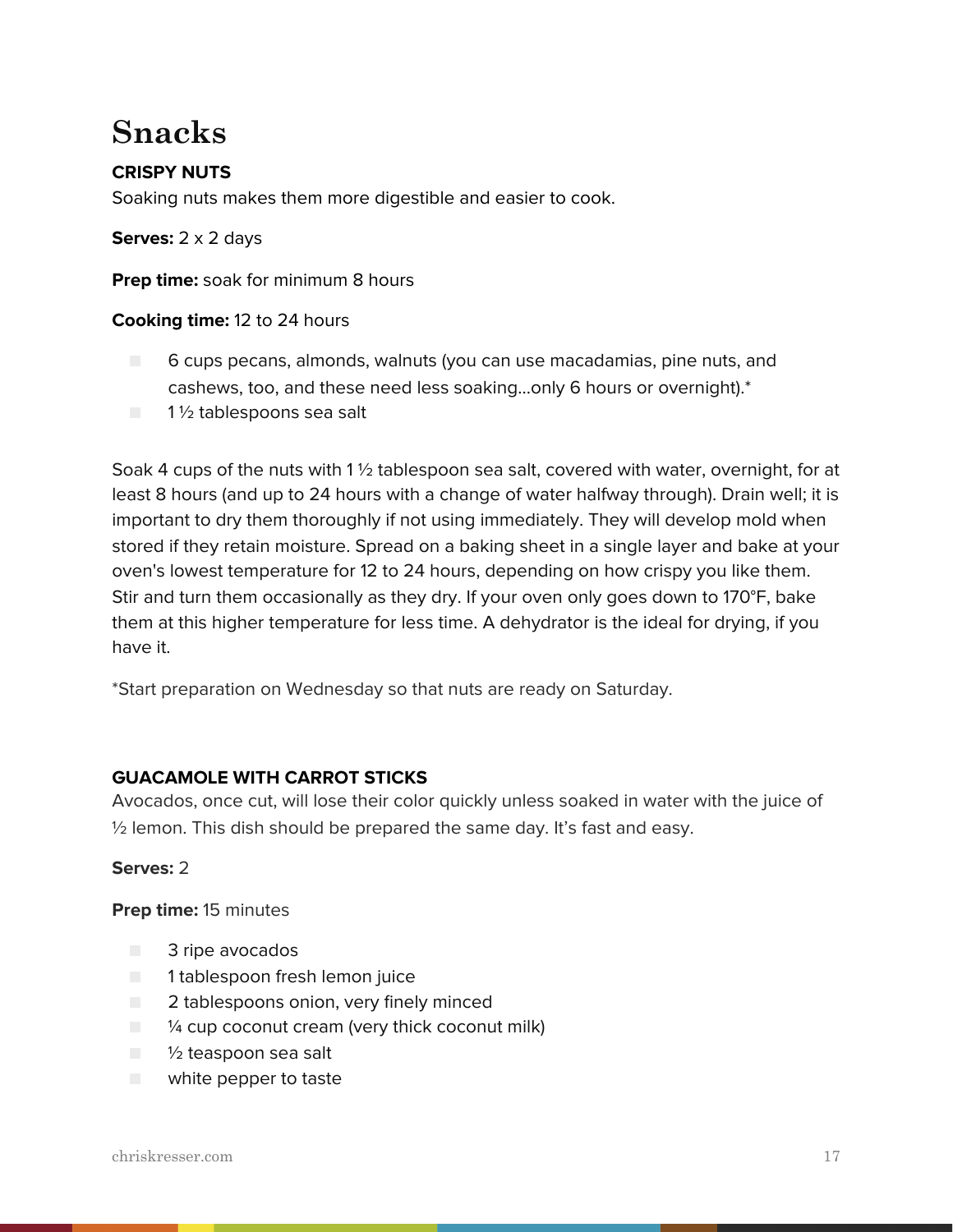■ 1 pound carrots, peeled and cut into thin diagonal strips. (keep in a bowl of water in the refrigerator when not using, otherwise the carrots will dry out).

Cut avocados in half, remove pit, and scoop out. If you have unripe avocados, place them uncut in a paper bag with ½ of an apple for 2-3 days. Add all ingredients together and mash. Place in a bowl and when not using, cover with plastic film to keep the guacamole from turning grey in color (oxidizing). Serve with carrots on the side.

### **NORI CHIPS**

Making your own nori chips is easy and less expensive that buying the prepackaged versions.

**Serves:** 2 x 2 days

**Prep time:** 5 minutes

### **Cooking time:** 15 minutes

- 9 nori sheets, untoasted were used for this recipe but toasted will also work
- 2 tablespoons coconut oil
- $\cdot$   $\frac{3}{4}$  teaspoon sea salt to taste
- ¼ teaspoon garlic powder

Preheat the oven to 350°F. Cut the nori sheets into four with a knife or kitchen shears (once horizontally, once vertically), or cut into whatever shape will fit your container. Place the nori on a baking sheet in a single layer. Lightly brush the nori with oil using a pastry brush or your fingers. Sprinkle the nori with sea salt and garlic powder. It should stick to the oil. Bake for about 15 minutes, until the nori chips become dry and crispy, and just begin to pucker a bit. Let cool and serve or store in on-the-go container.

### **PESTO STUFFED MUSHROOMS**

Pesto brings a lovely green punch of color to this snack.

**Serves:** makes about 15 to 20 mushrooms

**Prep time:** 20 minutes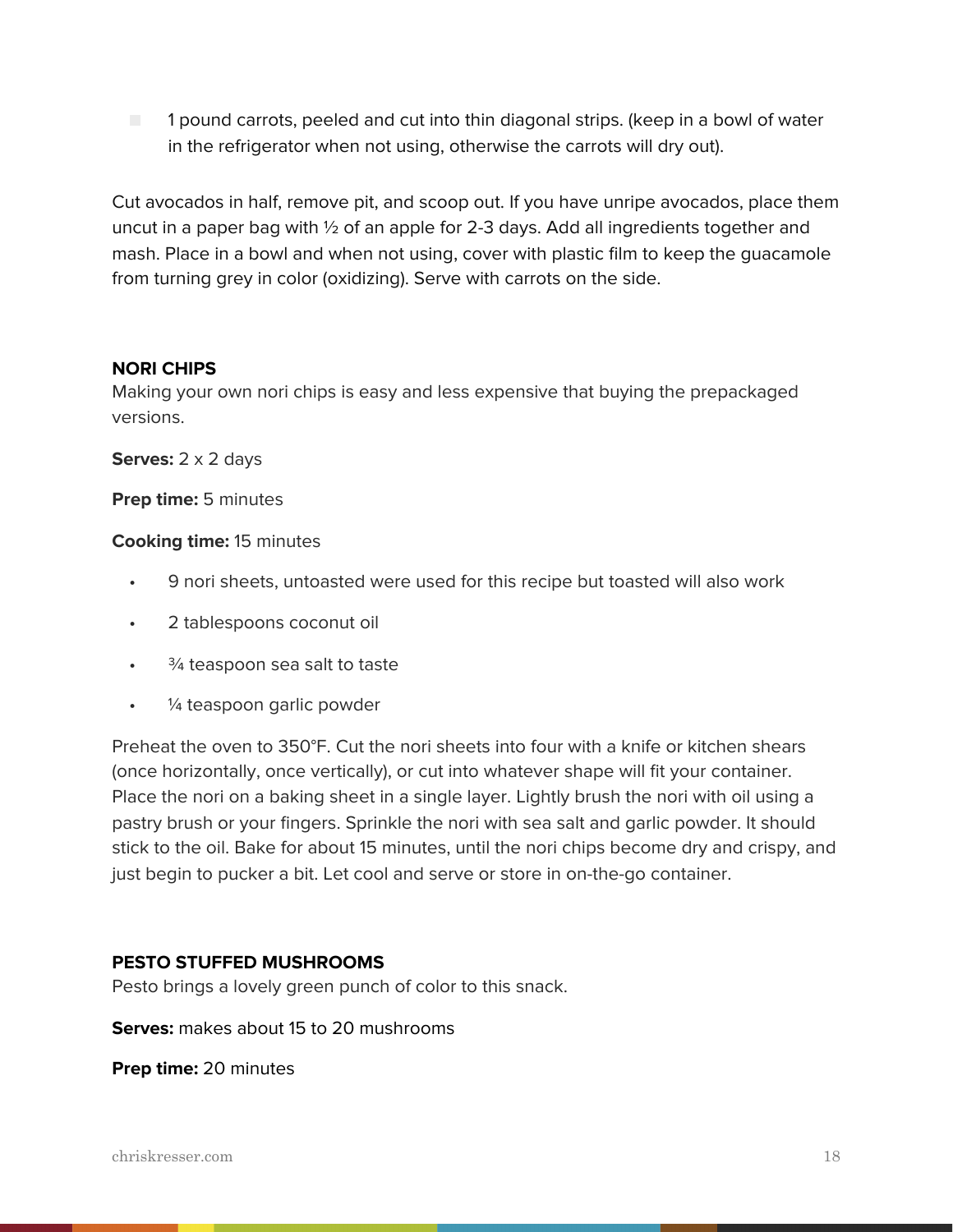### **Cooking time:** 30 minutes

#### **For the pesto:**

- 2 cups fresh basil leaves, packed
- $\Box$   $\frac{1}{2}$  cup extra-virgin olive oil oil
- 5 tablespoons pine nuts
- **3** garlic cloves, peeled and crushed
- 2 anchovy fillets
- $\Box$  sea salt to taste (remember that the anchovy fillets are very salty)
- black pepper

### **For the mushrooms:**

■ 1 pound mushrooms

### **The pesto:**

Gently sauté pine nuts over low heat with a small amount of olive oil, until light brown. Combine all ingredients in blender and blend until smooth.

### **The mushrooms:**

Preheat oven to 350°F. Remove stems from mushrooms. Wash mushrooms clean just before beginning recipe (not in advance). Fill each mushroom with a dollop of pesto. Place on a baking sheet and place in oven for 30 minutes.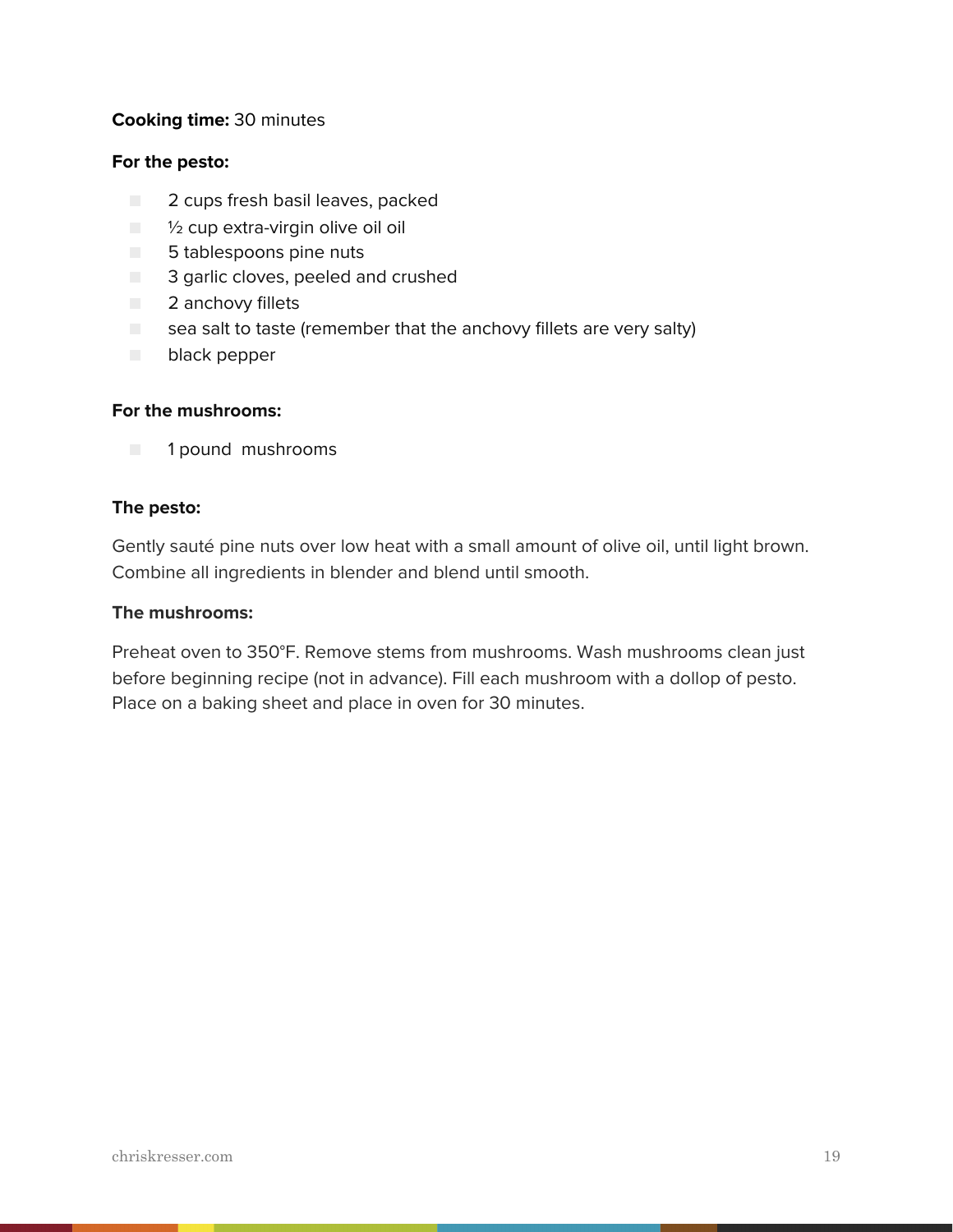### **Dinner**

### **EASY ROAST DUCK**

We simplified the process of roasting duck while retaining the crisp, golden skin and great flavor. Remember, one four pound duck will only provide about 2 servings.

### **Serves:** 3

**Prep time:** 15 minutes

### **Cooking time:** 2 ½ hours

- one 5 pound duck, innards removed
- sea salt
- black pepper
- 4 apples, cored and quartered (don't peel)
- 4 pears, cored and quartered (don't peel)
- $\Box$  1% tablespoons equivalent sprigs of thyme to garnish
- coarse salt and freshly ground pepper

Preheat oven to 325°F. Remove neck, heart, gizzards, and any excess fat from the cavity. Score the skin over the breast and any fatty parts into a crosshatch pattern, cutting only the skin and fat, not into the meat. Prick the skin with the tip of a knife all over also, both of which will allow the fat to release. Season the entire bird with salt and pepper. Season inside the bird, and if you'd like, place some herbs inside also. Tie the legs with twine, and tuck the wings under the bird. Place the duck breast side up in a roasting pan or baking dish. Roast for one hour, then flip it over and drain the fat that has accumulated. You can use the fat for cooking root vegetables. Duck fat, once cooled, can be stored in the refrigerator in a sealed glass container. Add the apple and pear slices to the pan, which will cook in the fat that will continue to render. Return the pan to the oven and roast another hour. After the second hour of cooking, turn the duck again (back to breast side up). Return pan to the oven and continue to cook until the duck juices run clear when the skin is gently punctured. (About another half-hour to an hour.) At that point, remove the apples and pears, now roasted, and set aside. Drain the fat from the pan and save for later use. Turn the oven to 425°F and cook for 15 minutes more, until the skin is crisp. About 1 hour or so before the duck is finished cooking, peel one pear and cut into small dice. Heat over medium heat in a small saucepan. Cover until mushy, then mash and uncover to begin letting it reduce. Stir frequently and add a touch of water, fresh made pear or apple juice, or a bit of apple cider vinegar to prevent sticking to the bottom of the saucepan (if necessary). When reduced to a thicker sauce, glaze the duck with the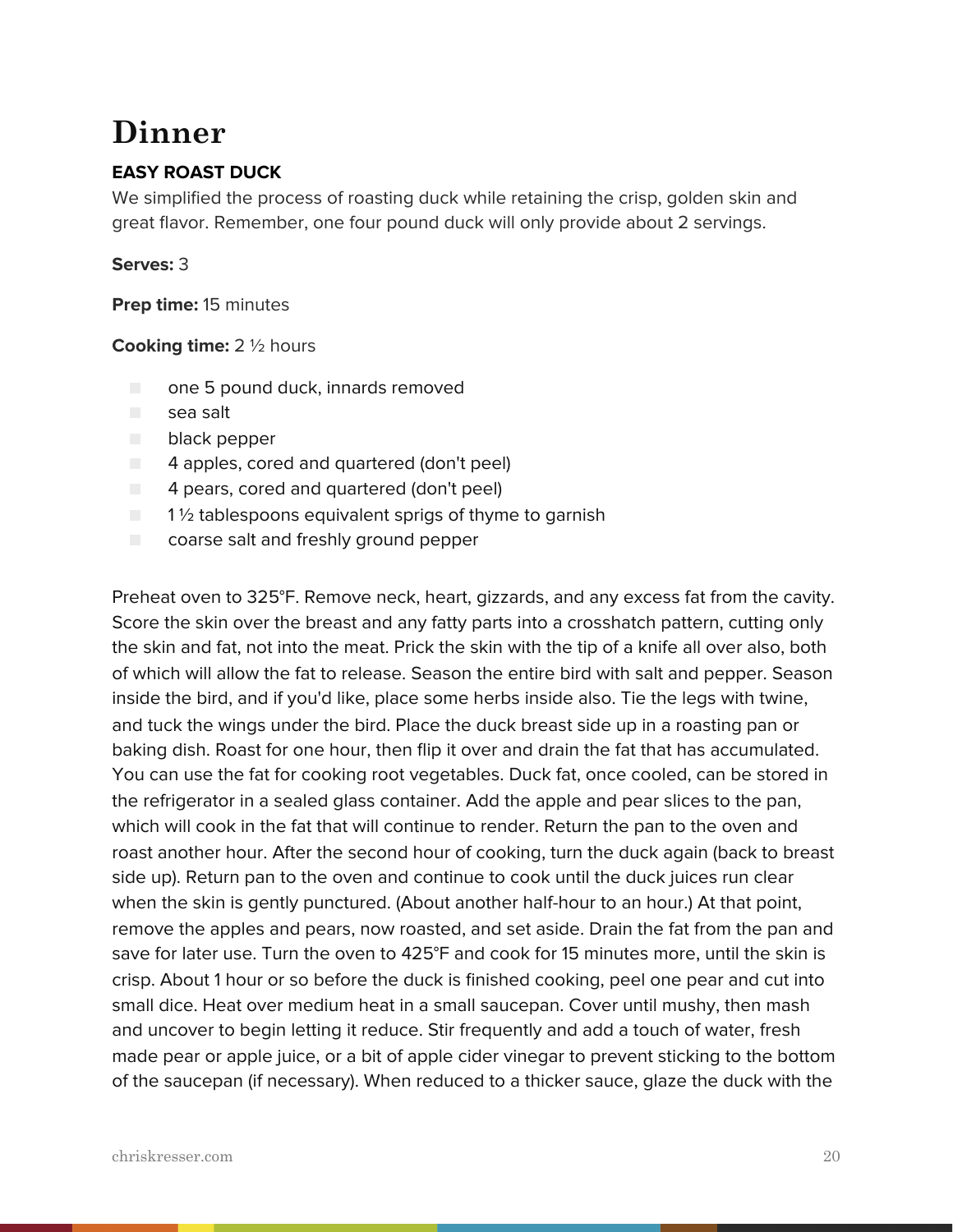sauce and cook for 15 minutes at 425°F. Let rest 15 minutes before serving. Serve with the fruit wedges and fresh sprigs of thyme, rosemary, and/or sage.

### **HAMBURGERS WITH MUSHROOMS PROVENÇALE STYLE**

Many people think that "Provençale" involves tomatoes, basil, thyme and other herbs. There is also a very simple and quick recipe by the same name which is made with a lot of garlic, parsley and extra virgin olive oil, the latter not being used for cooking, but to flavor the dish at the end. Definitely a dish for garlic lovers.

### **Serves:** 2

### **Prep time:** 5 minutes

### **Cooking time:** 15 minutes

- 1 pound ground beef, preferably grass fed
- 1 tablespoon lard\*
- ½ pounds mushrooms, white, cremini or both, quartered
- 4 garlic cloves, peeled and roughly chopped
- juice of 1 lemon
- 3 tablespoons extra-virgin olive oil oil
- 1/2 teaspoon sea salt
- black pepper, coarsely ground
- 4 tablespoons parsley, chopped + 2 teaspoons for garnish

Shape 2 hamburger patties from the ground beef. Heat the lard to a medium temperature, add the hamburgers, and sauté 5 minutes on each side. Remove and keep warm. Add mushrooms, salt, pepper, and cook until browned. While cooking, pour over the lemon juice. Add garlic, parsley and cook about 3 minutes. Return hamburgers and olive oil to pan and gently heat through. Serve the hamburgers topped with the cooked mushrooms and garnished with parsley.

\*Prepare lard on Sunday (see recipe page 470 of Your Personal Paleo Code)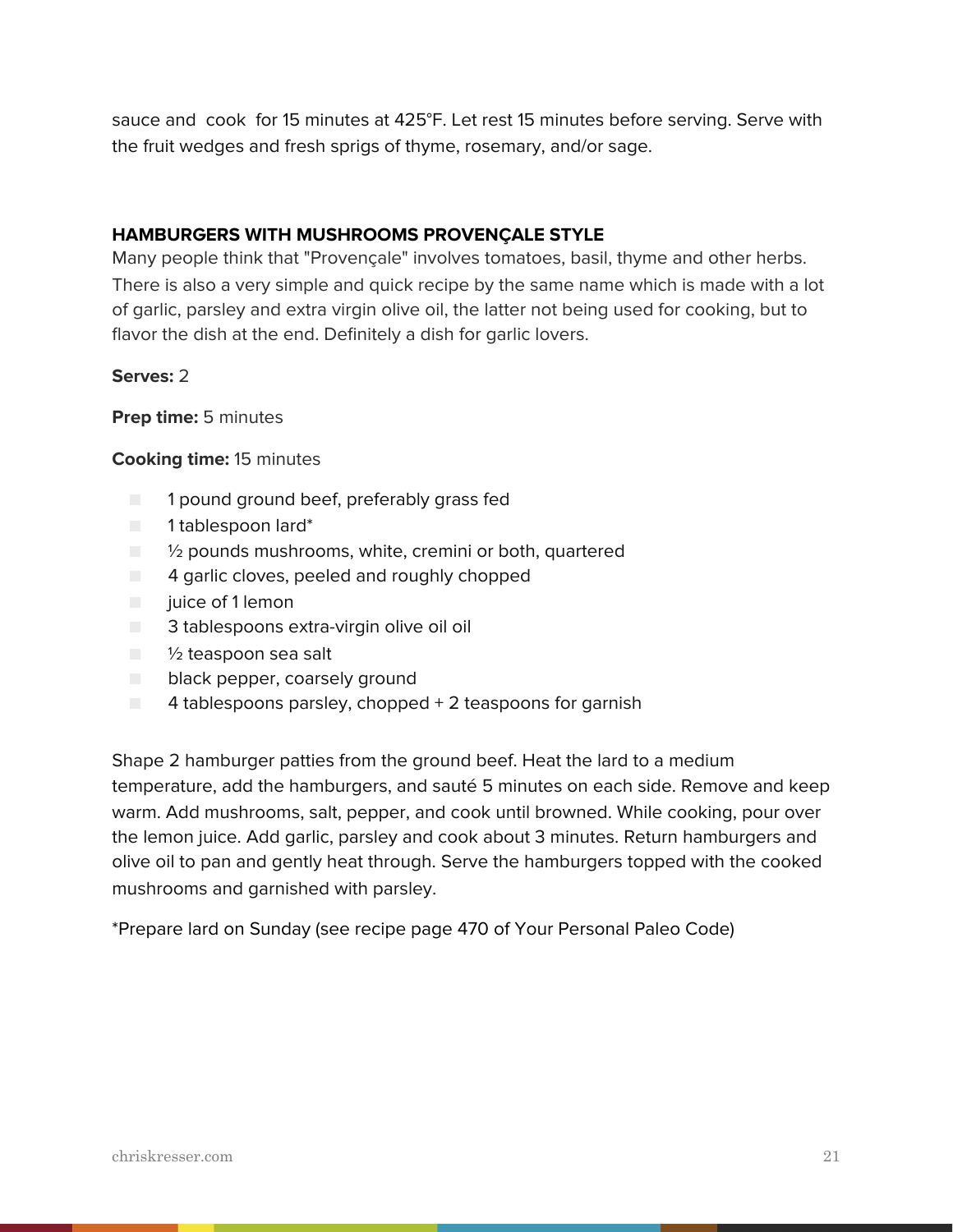### **LAMB KORMA**

This creamy, thick dish traditionally has a base of coconut milk, with additional thickening from almonds or cashews. Combined with the spice masala, these ingredients form a 'korma paste', in which the lamb slowly stews.

### **Serves:** 3

**Prep time:** 20 minutes

#### **Cooking time:** 1 ½ - 2 hours

- 2 inch piece of ginger, peeled and sliced
- 6 large cloves of garlic, peeled and smashed
- 1/2 teaspoon salt
- 5 cloves
- 8 cardamom pods
- 1 tablespoon coriander seeds
- 2 teaspoons cumin seeds
- 2 pounds boneless lamb shoulder or leg, cut into 2" cubes
- 2 tablespoons coconut oil
- salt and freshly ground black pepper
- 1 yellow onion, finely chopped
- $\Box$  1 cinnamon stick or  $\frac{1}{2}$  teaspoon ground cinnamon
- ½ cup cashews, ground into a powder using blender, food processor, mortar & pestle, or spice grinder
- 1 cup coconut milk
- 1 cup beef stock<sup>\*</sup>
- pinch of saffron (¼ teaspoon)
- $\Box$  % teaspoon turmeric powder
- <sup>1/4</sup> cup fresh cilantro, chopped

Prepare the ginger-garlic paste. Place the ginger, garlic, and 1/4 teaspoons salt in a mortar and pestle, food processor, or blender. Blend to a paste. It should result in approximately 2 tablespoons of paste. Set aside until ready to use. Prepare the spice mix, or masala. Heat a pan over medium-high heat. Add the large spices first to the dry pan: the cardamom pods and the cloves. Heat for 30 seconds, until fragrant but not burning. Shake the pan around and add the coriander seeds. Heat for 15 seconds. Add the smallest spice; the cumin seeds. Heat for 15 more seconds, or until all spices are nicely fragrant. Remove the masala to a plate to cool. When cooled, grind it to a powder using a spice grinder, mortar and pestle, or blender. Set the masala aside until ready to use. Put the saffron in a small bowl and cover with 2 tablespoons of boiling water. Let soak for at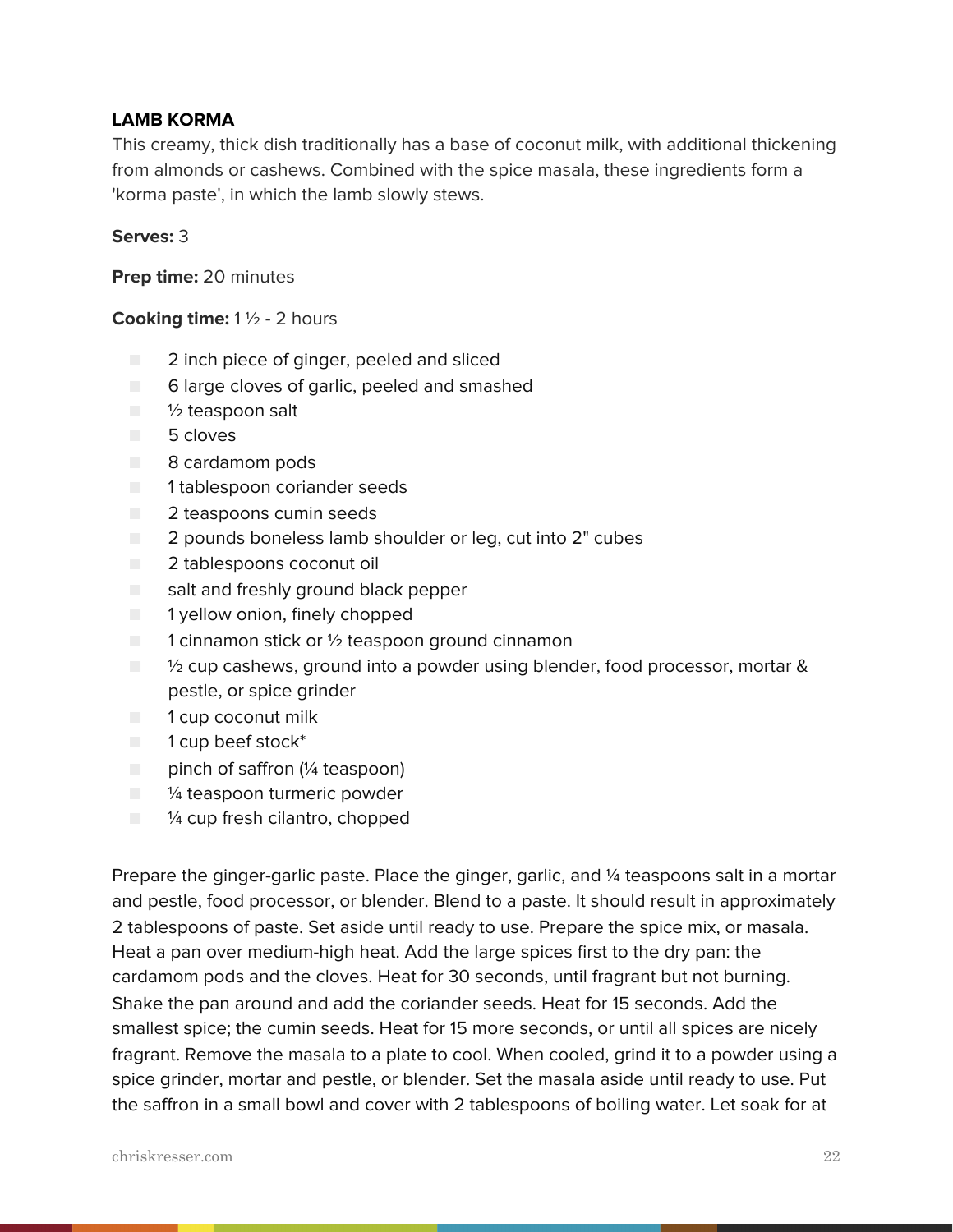least 10 minutes and set aside. Heat 1 tablespoon of the oil in a large pot over medium heat. Rinse the lamb and pat dry with a paper or cloth towel. Season the lamb liberally with salt and pepper. When the oil is hot but not smoking, add the lamb to the pot and brown for 5 minutes or so, a minute or two per side. So as not to crowd the pan, do this in two or three separate batches. Once the lamb is browned on all sides, remove the lamb to a plate. Add the additional 1 tablespoon of oil to the pot, reduce the heat to medium-low, and add the onions. Cook the onions, stirring occasionally, for 5 minutes. Stir in the ginger-garlic paste and cook for one more minute. Add the spice masala and stir well. Return the lamb to the pot with any juices that have accumulated on the plate. Stir well to coat the lamb with all the spices. Add the beef stock, the coconut milk, the ground cashews, the cinnamon stick, and the saffron with its soaking water. Stir in the turmeric powder and ¼ teaspoon salt. Bring the stew to a low simmer. Give it a good stir, cover and cook on low heat for  $1\frac{1}{2}$  to 2 hours. Stir occasionally during the cooking. Uncover the stew, stir and cook down to thicken, if necessary, for a few minutes. Season with additional salt and pepper to taste. Remove the cinnamon stick prior to serving. Serve the stew garnished with chopped fresh cilantro.

\* Prepare bone broth/beef stock on Sunday (see recipe page 470 of Your Personal Paleo Code)

### **LEMON ROASTED CHICKEN**

Flavorful recipe which goes great with any side dish for a quick and easy dinner.

**Serves:** 2

**Prep time:** 5 minutes (marinate 1 - 2 hours)

**Cooking time:** 35 - 40 minutes

- $\Box$  2 chicken leg and thighs (about 1  $\frac{1}{2}$  pounds total)
- 2 lemons, juice and zest
- 1 tablespoon dried oregano
- 2 tablespoons parsley, minced
- 1 tablespoon coconut oil
- salt and pepper

Marinate the chicken in the remaining ingredients for 1 to 2 hours, covered, in the refrigerator. Lightly oil a roasting pan or baking dish and preheat oven. Place the chicken in the pan. Preheat oven to 350°F and roast the chicken for 35-40 minutes, turning over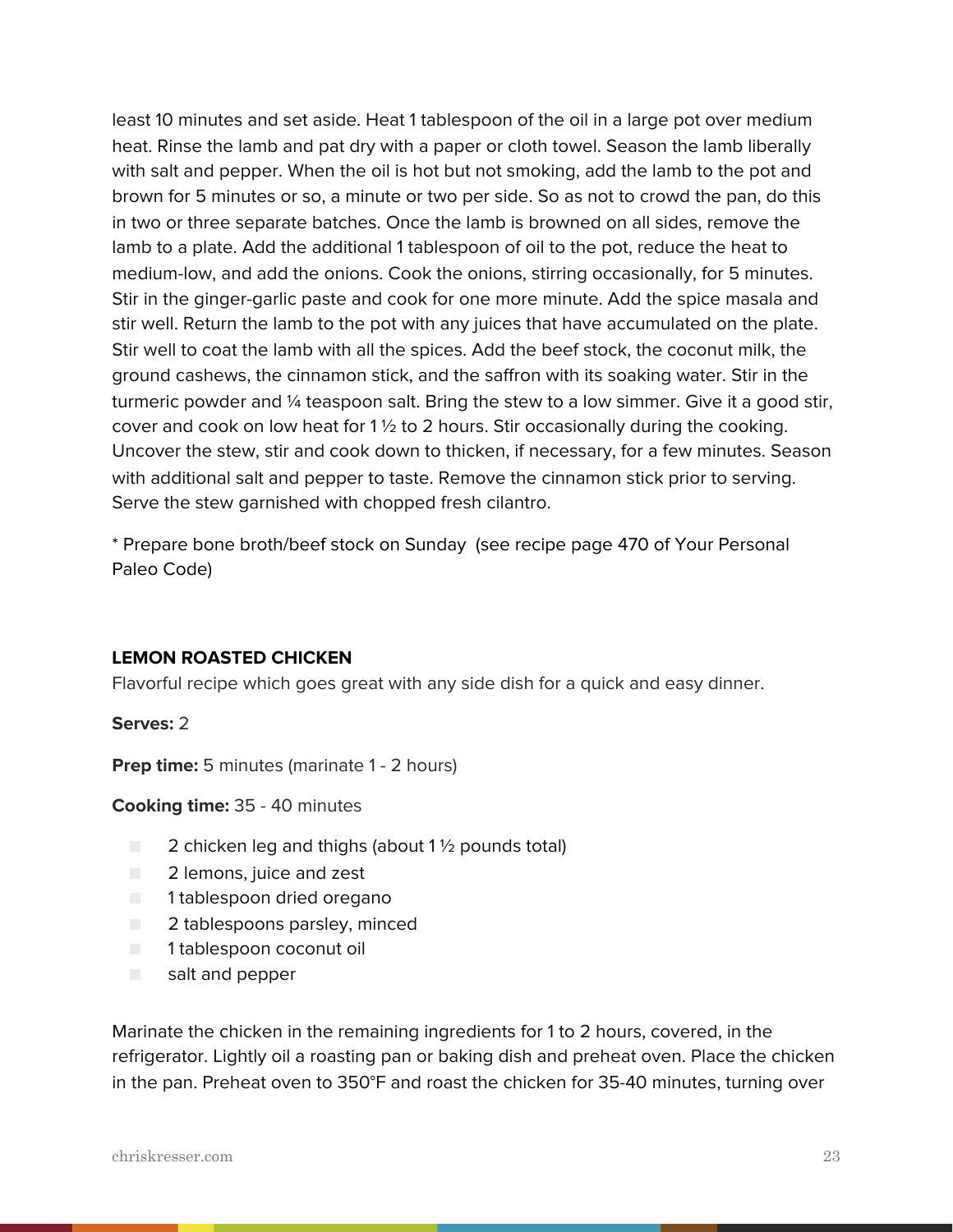2 to 3 times during the cooking process. Cook until a meat thermometer registers 165°F in the thickest part of the chicken.

### **PAN FRIED CHICKEN LIVER WITH ONIONS AND BACON**

This recipe uses chicken liver, but any poultry liver will do. Duck liver is particularly good.

### **Serves:** 2

**Prep time:** 10 minutes

**Cooking time:** 30 minutes

- $\Box$  4  $\frac{1}{2}$  tablespoons traditional fat of choice
- 4 slices bacon
- 1 yellow onion, sliced thinly
- $\Box$  15 almonds or 2  $\frac{1}{2}$  tablespoons almond flour
- $\blacksquare$   $\frac{3}{4}$  pound chicken liver
- pinch nutmeg
- pinch salt and white (or black) pepper
- 2 tablespoons chopped parsley for garnish

Cook bacon in fat of choice, then lay on paper towel lined plate and set aside. In a skillet over medium-low heat, heat the onion slices in the 1 ½ tablespoons traditional fat with a pinch of salt and pepper. Cook, stirring frequently, for 20 minutes, until onions are caramelized. If your goal is to mask the liver's taste (if you are not accustomed to liver), you may want to add a second onion. While the onions are cooking, prepare the almond flour. Grind 15 almonds in a food processor until the consistency of flour. Alternatively, use 2 ½ tablespoons pre-made almond flour. Add a generous pinch of salt, pepper, and nutmeg. Combine well in the bowl. Rinse the liver and slice into ½ inch thickness. When onions are done, set aside. Heat remaining fat in the skillet over medium heat. Dredge the livers in the flour mixture and coat well on all sides. Once the fat in the skillet is melted, drop the liver slices into the skillet and heat for about 2 minutes per side. That's it! Remove liver slices and plate. Cover with the caramelized onion, and top with bacon. Garnish with generous parsley and serve.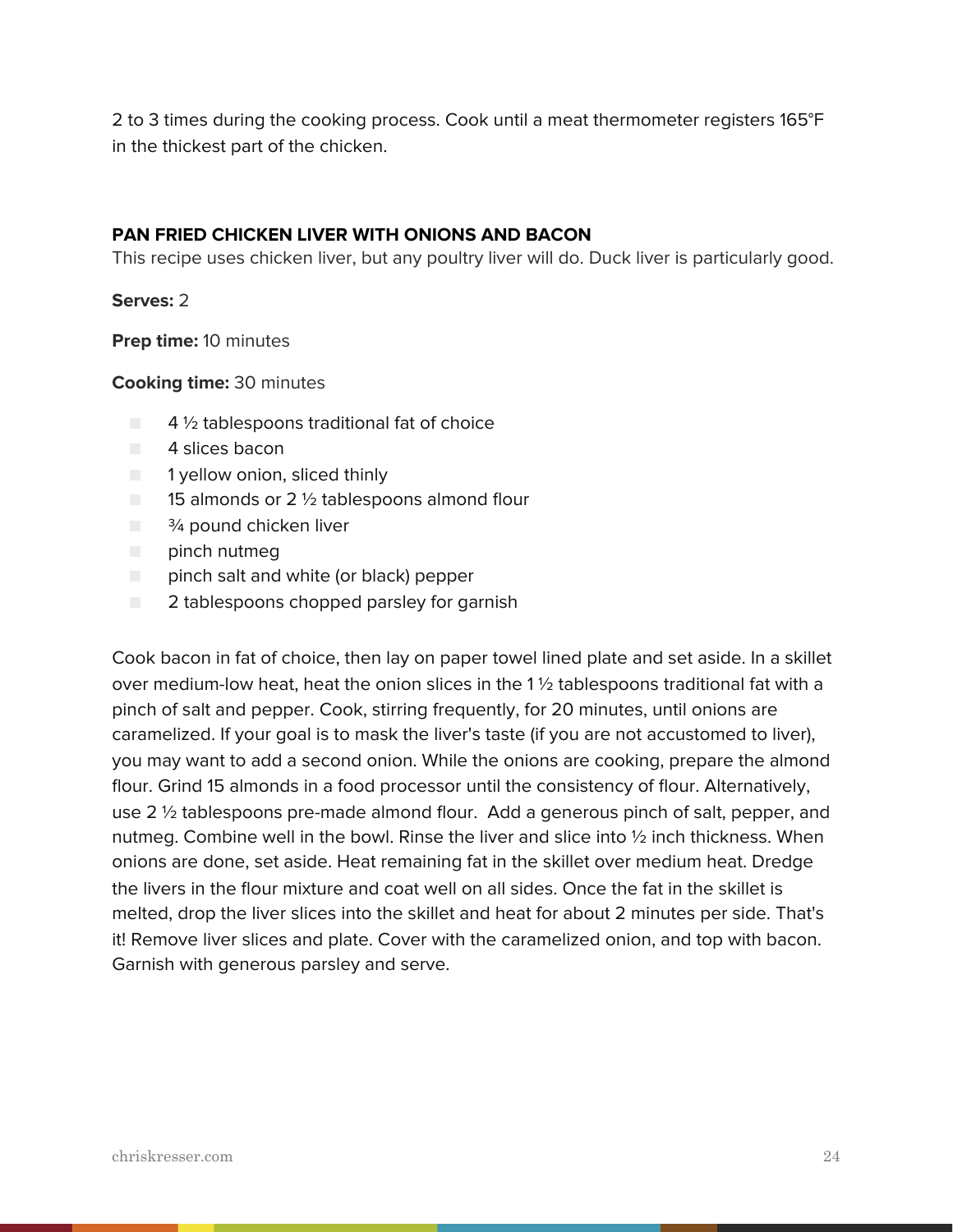### **PORK CHOPS WITH APPLES**

Pork is often paired with fruit, as the acid in fruit such as apples, pears and apricots helps to "cut" the fat.

### **Serves:** 4

**Prep time:** 5 minutes

**Cooking time:** 40 minutes

- 1 garlic clove, minced
- 4 pork chops, bone-in
- 2 TB lard, divided
- salt and pepper
- 1 cup chicken broth<sup>\*</sup>
- 2 apples, peeled, cored, and cut into slices
- 1 large onion, sliced thin

In a large skillet, heat the lard over medium-high heat. Pat pork chops dry with a paper towel. Season them liberally with salt and pepper and add to pan. Sear for 4 minutes each side, until both sides are browned. Remove pork chops from the pan and set aside on a warm plate. Reduce the heat to medium. Add the additional one tablespoon of lard to the pan. Use a wooden spoon to release browned bits from the bottom of the pan. Stir in the onions and apples and cook for about 5-8 minutes, until they have softened. Stir in the garlic and cook for a little under a minute. Add the chicken stock to the pan and deglaze the bottom of the pan. Return the pork chops with their juices to the pan. Stir them so that they are covered by the apples and onions. Cover the pan, reduce to medium-low heat, and simmer until tender, about 15 to 20 minutes. Transfer the pork chops to a plate. Turn the heat up to medium high, and stir the gravy until it reduces, for about 5 minutes. Cover the pork chops with the sauce, and serve. Enjoy!

\* Prepare chicken stock on Sunday (see recipe page 472 of Your Personal Paleo Code)

### **SALMON WITH BASIL PESTO**

In this recipe, the salmon is best grilled using a stovetop grill, but can also be pan fried.

**Serves:** 2

**Prep time:** 5 minutes

**Cooking time:** 10 minutes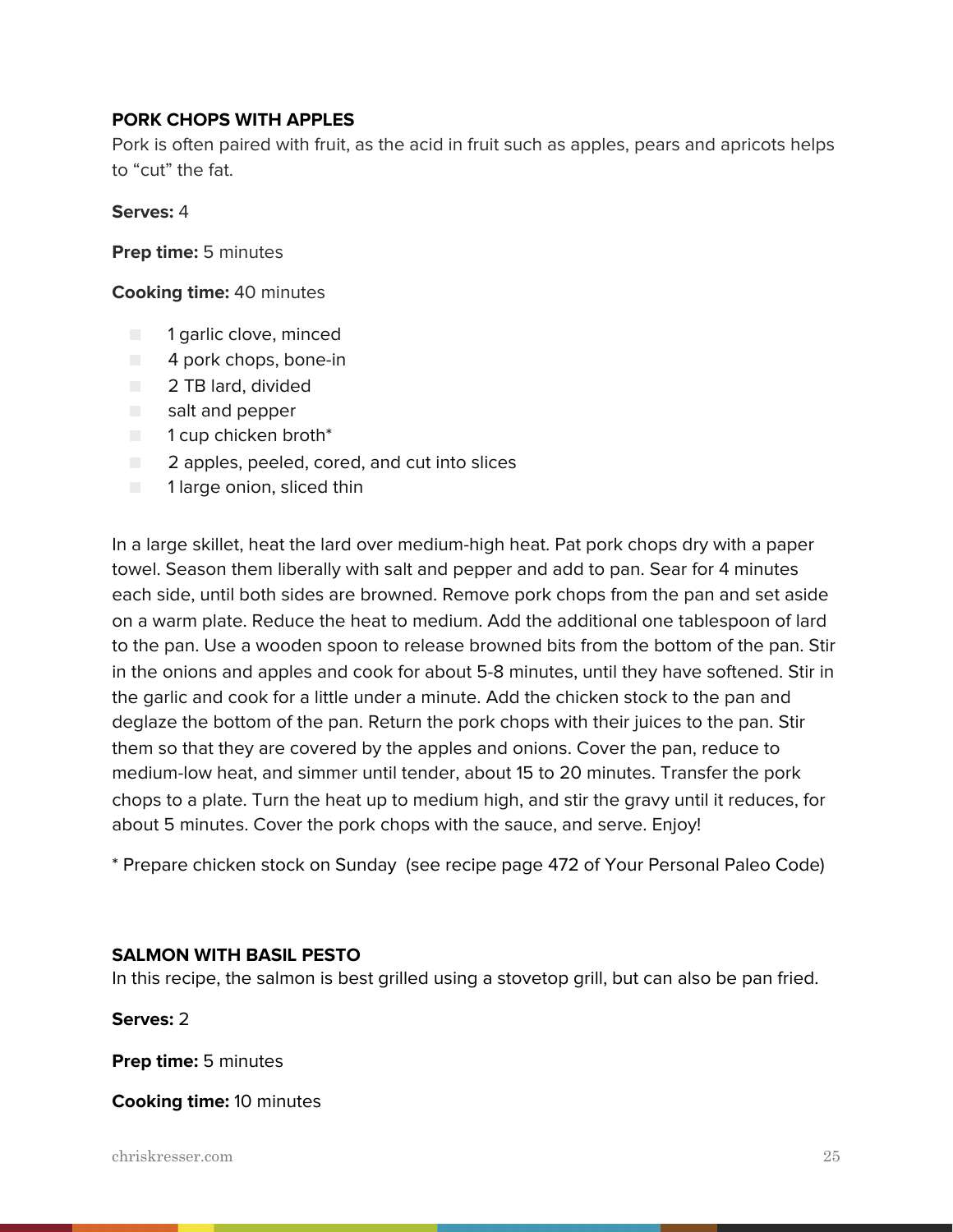- 2 salmon fillets
- coconut oil for coating the fish and pan
- salt and pepper
- $\Box$  packed 1 1/2 cup fresh basil leaves
- 1 clove garlic
- <sup>1⁄4</sup> cup pine nuts or walnuts
- ¼ cup olive oil
- **1** 1 lemon, cut in half

Make the pesto by placing the basil, garlic, nuts, and olive oil in a food processor and pulsing until smooth. Season the pesto as desired with salt and pepper. Season the fillets with salt and pepper. Lightly coat the fillets and the pan with coconut oil. Heat the grill or pan to medium heat. Cook the fillets for 4 minutes per side. Remove the salmon from the pan, plate it up on two plates. Garnish each plate with ½ lemon.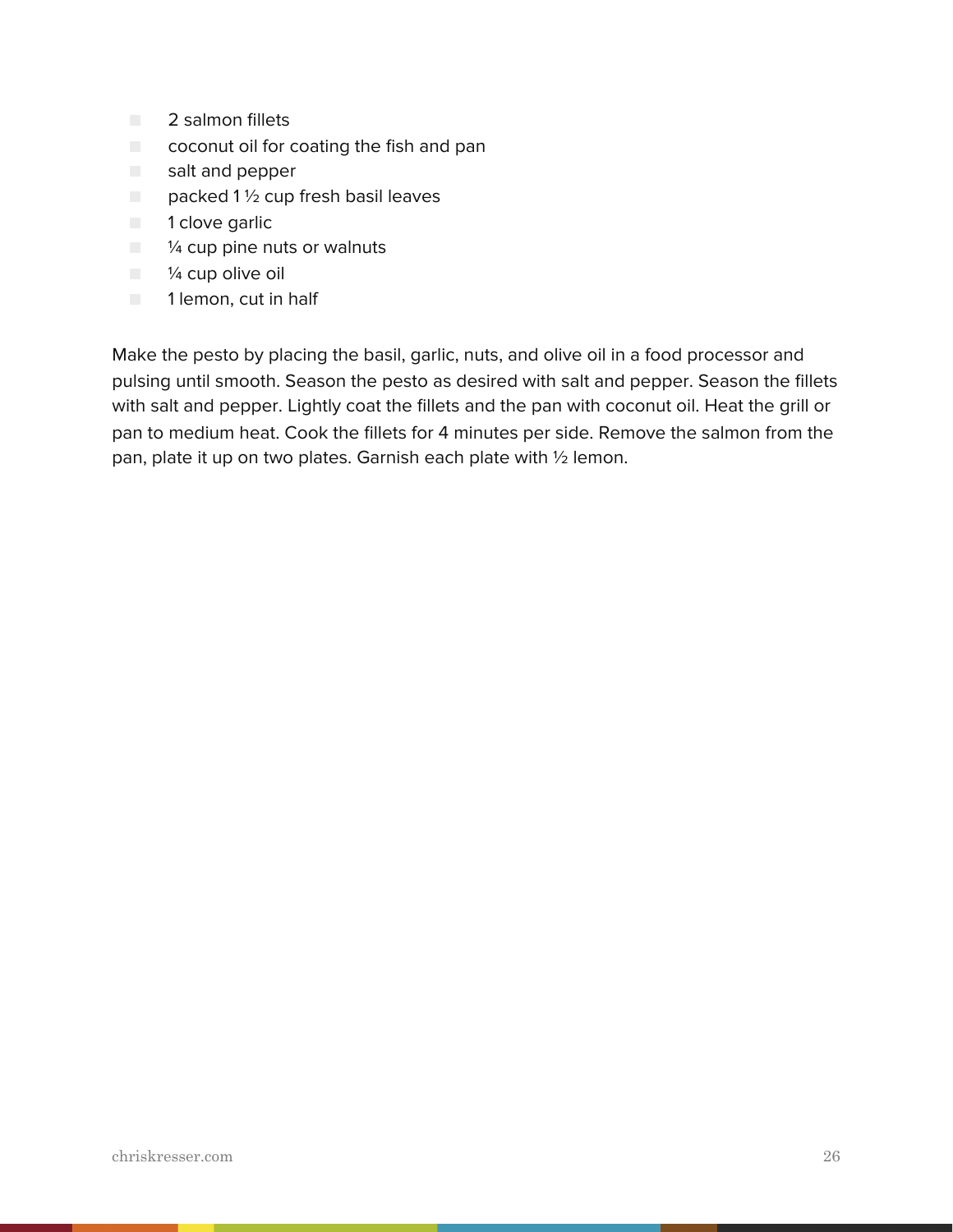### **Side Dishes**

### **ASPARAGUS WITH LEMON AND ALMONDS**

The great thing about this recipe is that it's delicious, well-balanced flavor is achieved with a small ingredient list and easy preparation.

### **Serves:** 4

**Prep time:** 5 minutes

### **Cooking time:** 10 minutes

- 2 bunches asparagus, washed, tough bottom parts broken off, and chopped into one-inch pieces
- 5 cloves garlic, minced or pressed
- 2 tablespoons fat of choice
- juice of one lemon
- $\Box$   $\frac{1}{4}$  cup almonds, sliced or roughly chopped
- salt to taste

Steam asparagus in a covered pot with steamer basket, with one to two inches of boiling water, until bright green, about 5 minutes. Remove asparagus from heat and drain any excess water. In a sauté pan, heat the oil over medium heat. Add the garlic and cook for one minute, stirring. Add the almonds and toast lightly, stirring for about one minute. Remove the pot from heat and add in the steamed asparagus. Stir well. Finally squeeze in the juice of the lemon and salt to taste.

### **CREAMED COLLARD GREENS**

Because of its creamy consistency, this dish is best served with simple roasted meats or chicken. With the addition of 1 quart of stock, it can also be used as a quick soup.

### **Serves:** 2

**Prep time:** 5 minutes

### **Cooking time:** 20 minutes

- 1 pound collard greens, washed and cut into large pieces
- 1 tablespoon melted lard<sup>\*</sup>
- 1 cup coconut milk
- 1 tablespoon coconut aminos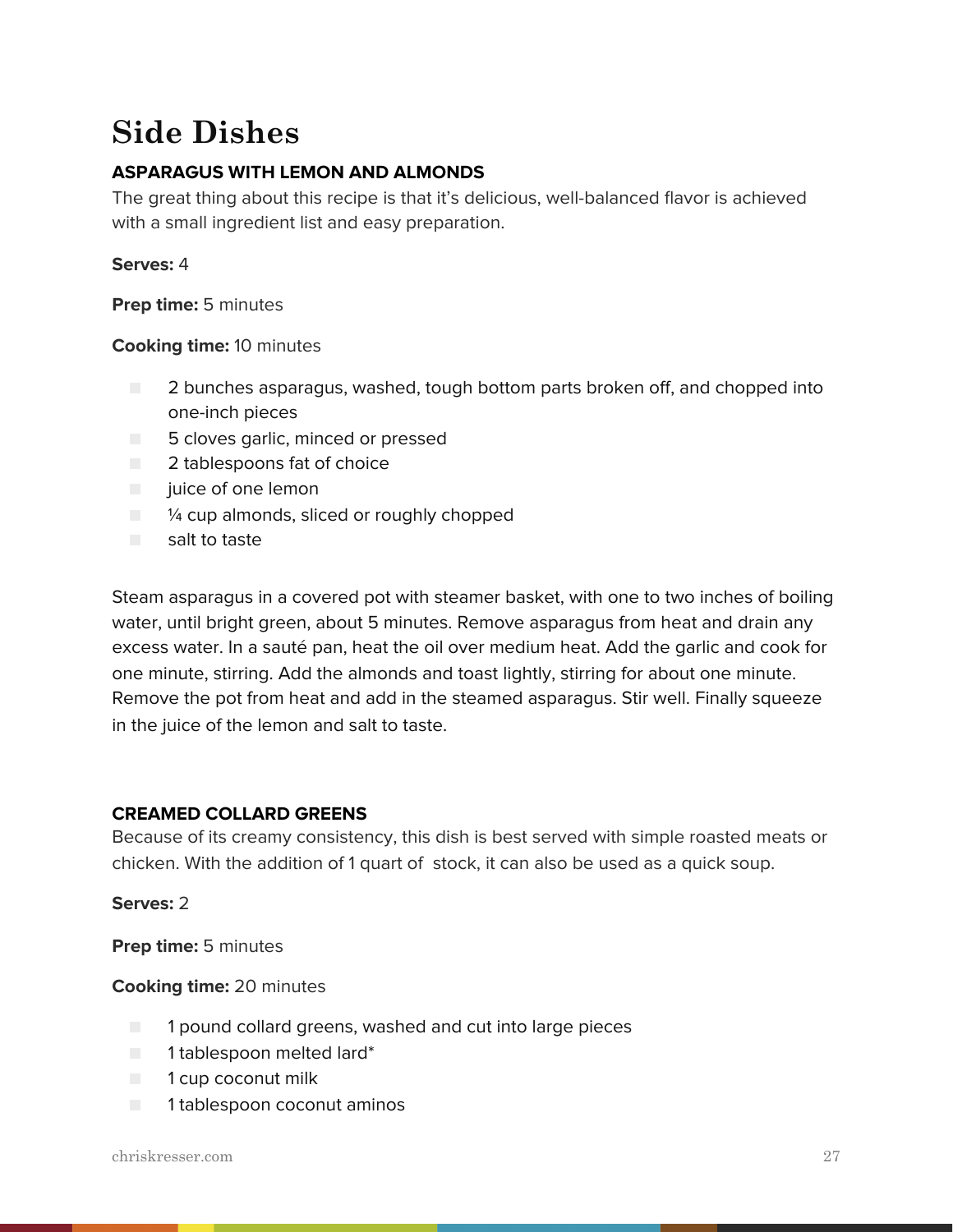- pinch of nutmeg
- sea salt to taste
- black pepper, freshly ground
- 3 tablespoons hazelnuts, roasted and chopped for garnish

Heat a skillet to a high temperature, add hazelnuts and toast for about 8 minutes. Don't let it get so hot that it smokes. Transfer hazelnuts to a bowl, let cool, wrap in an old kitchen towel and rub to remove skin. Coarsely chop. Melt lard in the sauté pan and add all ingredients except hazelnuts. Cook at medium-high heat for 10 minutes, or until most of the liquid has been reduced. Adjust for salt. Garnish with chopped hazelnuts.

\*Prepare lard on Sunday (see recipe page 470 of Your Personal Paleo Code)

### **INDIAN SPICED SPINACH**

In Indian food recipes, you may see spinach referred to as Palak or Saag. Here we are essentially making a very simple but very delicious version of Palak Paneer, without the Paneer (a cubed cheese).

### **Serves:** 4

**Prep time:** 10 minutes

### **Cooking time:** 20 minutes

- 6 packed cups chopped spinach (this is about four really big bunches of spinach before chopping)
- 1 yellow onion, chopped finely
- 1-inch piece of ginger
- 6 cloves garlic
- 1 tablespoon coconut oil
- 1 teaspoon coriander powder
- 1 teaspoon garam masala
- $\blacksquare$  1/2 teaspoon ground cumin
- <sup>1/4</sup> teaspoon turmeric powder
- salt and pepper to taste

The quickest way to prep the spinach is to wash it, spin it dry with a salad spinner, and then chop it by hand or with a food processor. Heat the oil in a large pot over medium heat. Add the onions. Cook, stirring frequently, for about 8 minutes, until onions become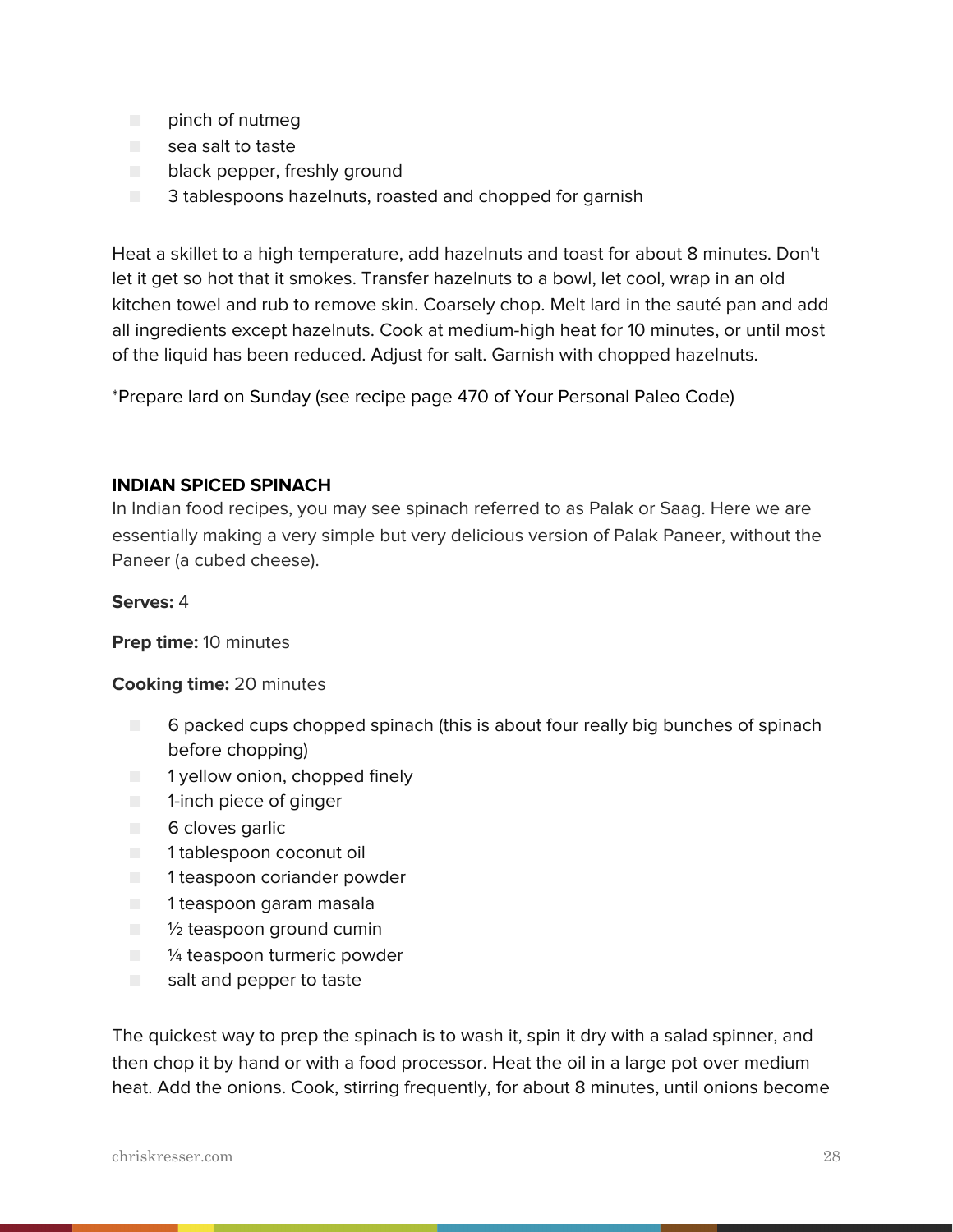translucent. Mince the garlic and ginger and add to the pot, then the spices (coriander, garam masala, cumin, turmeric), and stir well. Add the spinach along with salt and pepper to taste. Leave the heat on medium; the spinach will take a while to cook. Stir frequently for the first five minutes or so to prevent the spinach from sticking to the bottom of the pot. If you'd rather add a tablespoon or two of water that will work, but eventually the spinach will sweat out its own water. After about 5 minutes, cover the pot and allow the spinach to cook for about 15 more minutes, until its color changes to dark green. Take the lid off and stir every two minutes for the whole duration in order to keep the bottom of the spinach from burning/sticking. By staying nearby and stirring often, you will need to add less (or no) water, and the flavor will stay in the spinach. To serve, remove with a slotted spoon.

### **PARSNIP FRIES**

These fries are a revelation, making steak frites a snap, or just providing a super easy and addictive side dish for any meal.

#### **Serves:** 4

**Prep time:** 5 minutes

### **Cooking time:** 20 minutes

- 2 pounds parsnips, peeled and washed
- 2 tablespoons coconut oil
- 2 teaspoons dried rosemary
- 1 teaspoons thyme
- <sup>1/2</sup> teaspoons onion powder
- 1 to 2 teaspoons salt
- $\blacksquare$   $\blacksquare$   $\blacksquare$   $\blacksquare$   $\blacksquare$  teaspoons freshly ground black pepper

Preheat the oven to 375°F. Slice off the root ends of the parsnips and cut them into wedges. They will be thinner at one end and thicker at the other. Try to make them about the same size for even cooking. In a small saucepan, heat the coconut oil gently until it turns liquid, but not too hot to handle.

In a large bowl, mix together the parsnip fries, oil, and all other ingredients. Toss well. Place on a baking dish. Roast the fries for 20 minutes, or until tender and crisp. Toss them about 2 times or so during the cooking.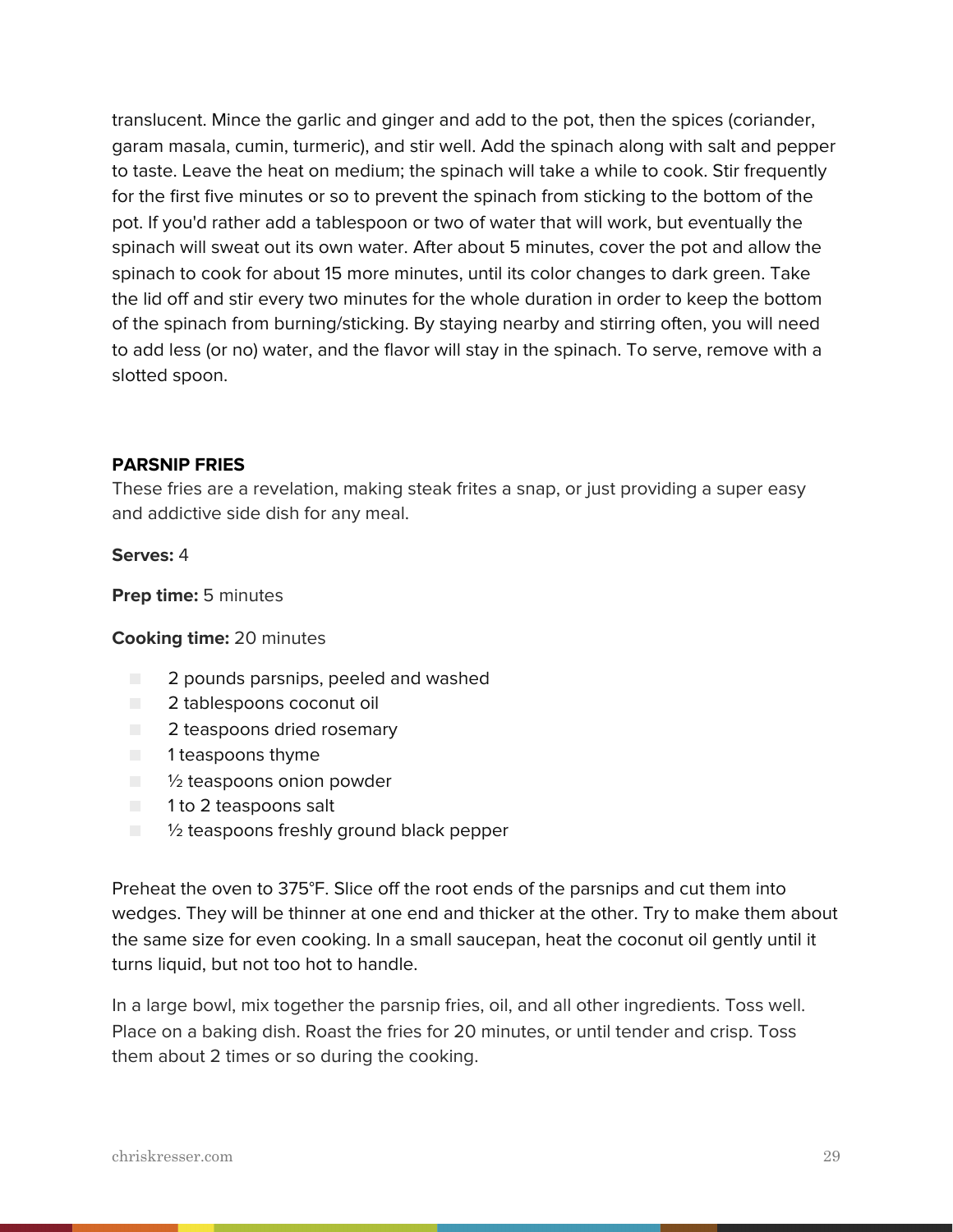### **ROASTED CARROTS AND GARLIC**

This dish is a garlic lover's delight.

**Serves:** 4

**Prep time:** 5 minutes

**Cooking time:** 30 minutes

- 1<sup>1</sup>/<sub>2</sub> pounds carrots, peeled and rinsed
- 1 head of garlic, separated into individual cloves and peeled (about 20 cloves)
- sprinkle of salt
- 2 teaspoons fresh rosemary, chopped

Preheat the oven to 400°F. Place the carrots in the roasting pan in a single layer. Arrange whole cloves of garlic in the pan. Sprinkle with salt and add 2 tablespoons traditional fat of choice, tossing the carrots and garlic to coat. If using lard, duck fat, etc., it may be a good idea to warm the fat enough so that it's melted. Cook for 15 minutes, then remove pan and stir vegetables. Add any extra fat if necessary to keep the carrots/garlic from sticking. Cook for an additional 10 minutes. Check for doneness. Garlic should be turning slightly tan/brown and carrots should be tender when pierced with a fork. Stir the carrots, and add the rosemary leaves, sprinkling on top of the vegetables. Cook for 5 minutes more, remove from oven. Serve hot.

### **SAUTÉED YELLOW SQUASH**

Looking for a delicious side dish that takes minimal effort to prepare? This one is easy and tastes great!

**Serves:** 4

**Prep time:** 10 minutes

**Cooking time:** 25 minutes

- 6 medium summer squash, sliced
- $\blacksquare$   $\mathcal V_4$  cup traditional fat of choice
- **T** 1 medium onion, sliced thinly or diced
- salt & pepper
- dried or fresh herb for variety, such as rosemary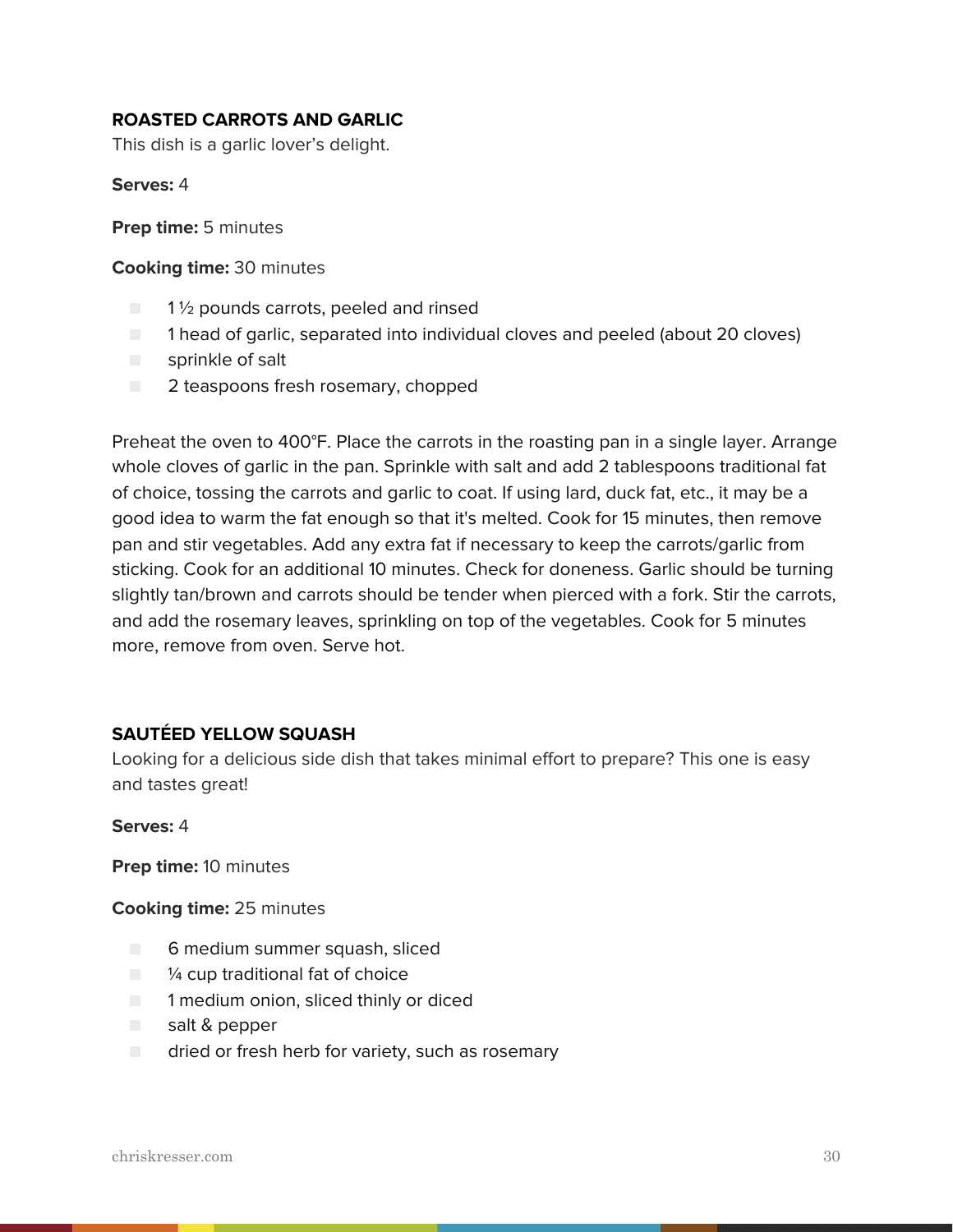Melt fat of choice in large skillet. Add onion and cook just until tender. Add yellow squash and continue cooking over medium heat, stirring until squash begins to soften. Cover and continue cooking over low heat until nice and tender (usually about 20 minutes). I add lots of salt and pepper, and any additional herbs that complement the main dish.

### **SWEET POTATO FRIES**

Sweet, salty, and spicy, these are great along with a main entrée or on their own for a snack.

### **Serves:** 4

**Prep time:** 5 minutes

### **Cooking time:** 30 minutes

- 3 medium sweet potatoes, washed and optionally peeled
- 3 tablespoons traditional fat of choice, melted
- 1<sup>1/2</sup> teaspoons cumin
- 1 teaspoons salt or to taste
- 1 tablespoon fresh parsley, chopped for garnish

Preheat your oven to 425°F. Cut the sweet potatoes in half by width and then in half again lengthwise. Cut these chunks into thick or thin wedges, about  $\frac{1}{2}$  inch thick. They should be uniform for even baking. In a mixing bowl, cover the wedges with the melted fat and add the spices. Toss and mix very well until potatoes are evenly coated. Transfer potatoes to a baking dish and bake for 30 minutes. After the first 15 minutes take them out and toss, adding more oil or spices if desired. Cook for 15 minutes more, or until crisp and tender. Serve garnished with parsley.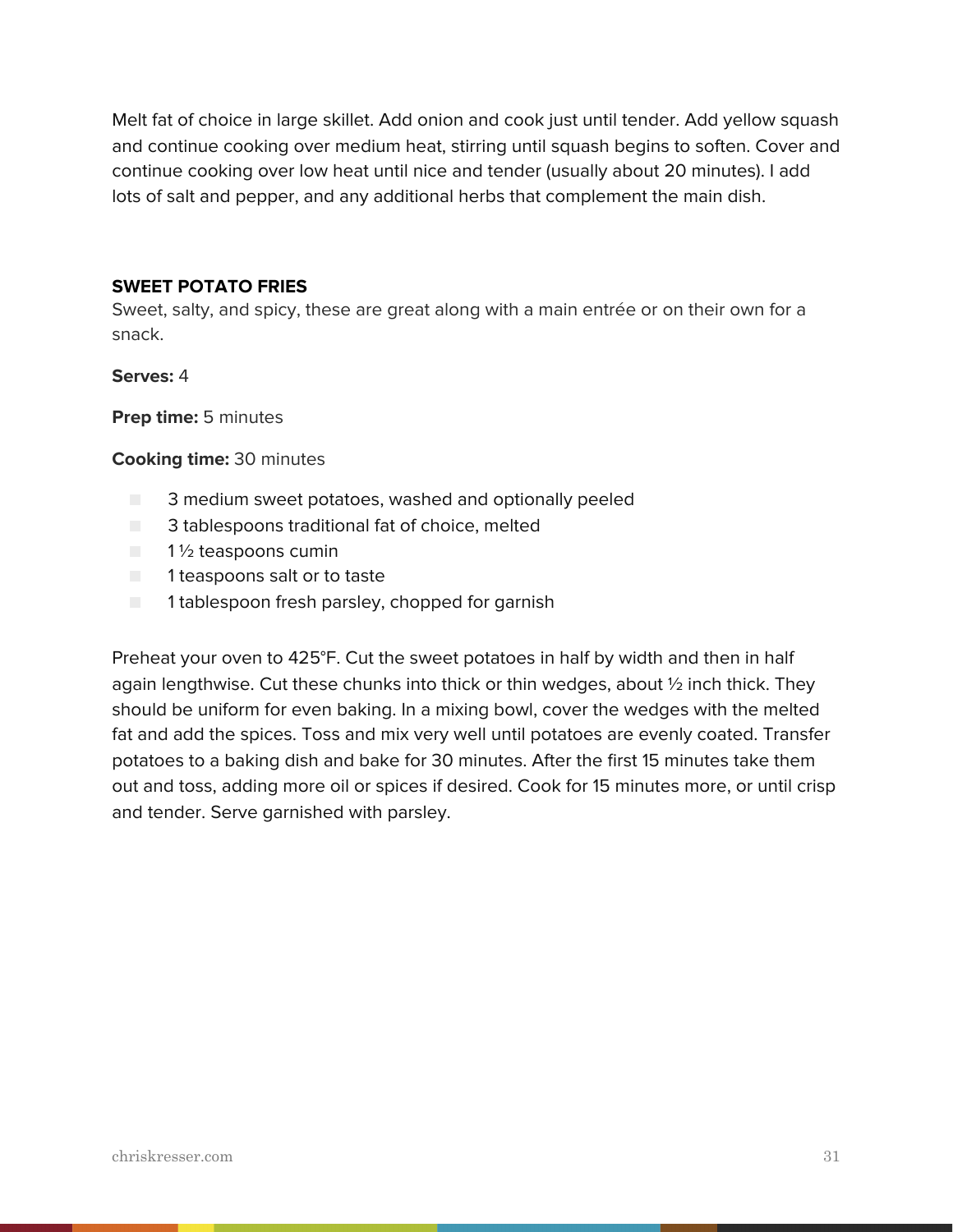### **Basics**

### **BEEF BONE BROTH/STOCK**

This stock should be rich. The best bones to use are marrow bones mixed with any other beef bones such as knuckle bones. Any scraps of meat cooked or uncooked can be also be added.

**Servings:** enough for 4 quarts

**Prep time:** 10 minutes

**Cooking time:** 3½ hours

- $\Box$  4 pounds beef bones (preferably marrow and knuckle bones).
- 2 onions, peeled and halved
- $\Box$  4 carrots, peeled and cut into large pieces
- 2 fresh bay leaves
- 3 sprigs (2 teaspoons)) fresh thyme
- 4 cloves
- 4 celery ribs, chopped
- 1 bunch parsley

Preheat oven to 400°F. Place bones, onions and carrots in a roasting pan and roast at a high heat for 15 minutes or until very well browned. Add water to the pan to unstick the drippings. Add everything from the roasting pan and all remaining ingredients to the stockpot and simmer with lid on for 3 hours. Strain the stock. When the stock is completely cold, pour into the mason jars and refrigerate for later use.

### **PALEO CHICKEN STOCK**

Chicken stock is a fundamental which is used for everything from soups to sauces, stews and sautéed dishes. It goes well not only with poultry, but also pork, veal and eggs. The ingredients and preparation are simple. It's time that counts. Be patient and let it simmer for several hours to bring out the full flavor of the ingredients.

**Servings:** enough to make 4 quarts

**Prep time:** 15 minutes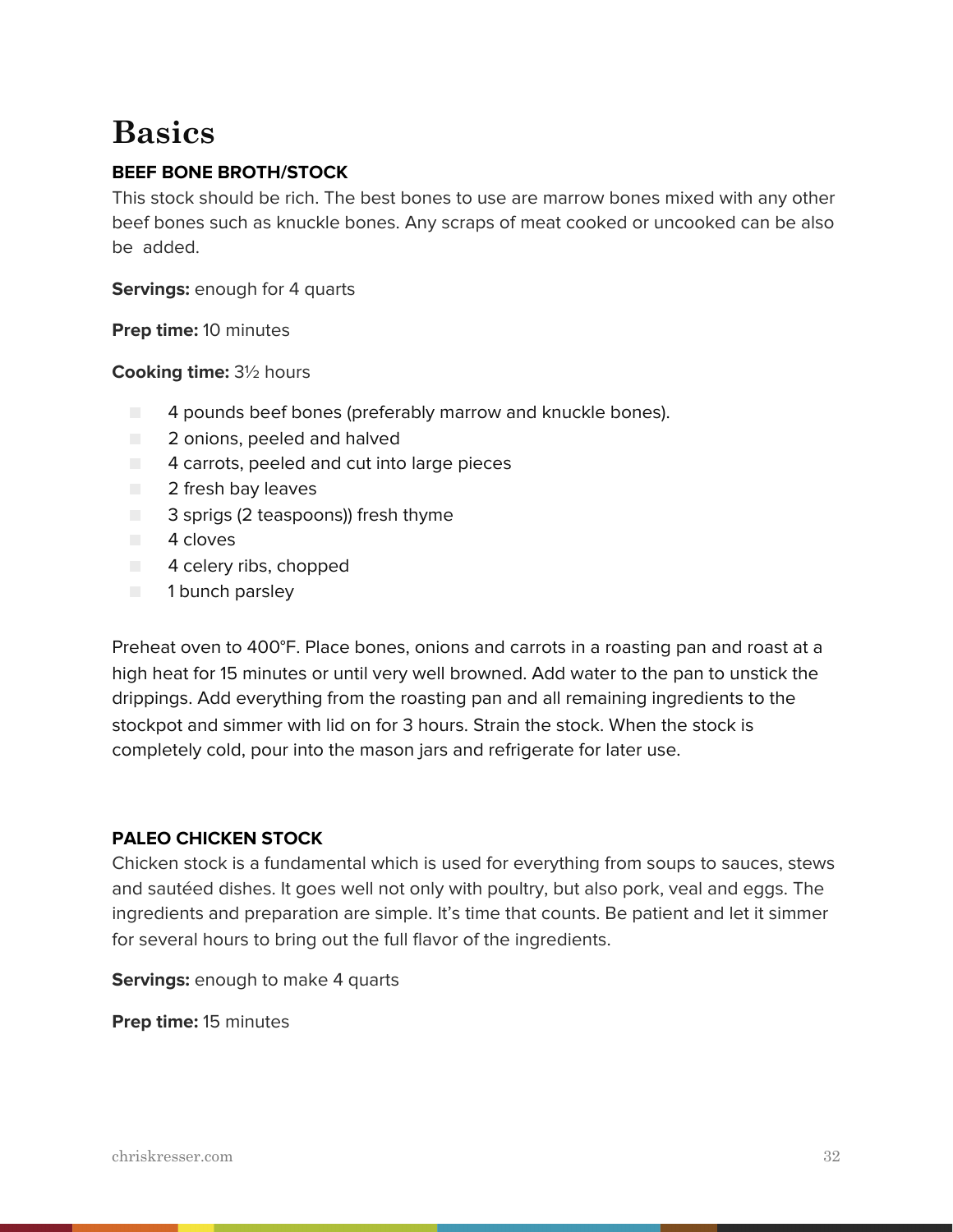### **Cooking time:** 3 hours

- 1 whole chicken (preferably an old stewing hen) 3 to 4 pounds, cut into pieces
- 5 quarts water
- 2 onions, peeled and halved
- $\Box$  4 carrots, peeled and cut into large chunks
- 2 fresh bay leaves
- 3 sprigs of fresh thyme (1 tablespoon) dried thyme
- $\Box$  4 celery ribs, cut into large pieces
- 4 cloves
- 4 tablespoons fresh parsley, chopped

Note: never add salt to a stock. Often stocks are reduced for use in sauces. This reduction would concentrate any salt that has been added.

Add all ingredients to a large stock pot and simmer with the lid on for 3 hours. Strain the stock through a sieve. A wet cheesecloth can then be used to strain out all the fine particles. When the stock is at room temp., it can be placed in a refrigerator for a few hours. This will make all the fat harden on the surface. This fat can then be skimmed off and used for cooking. Remove the meat from the chicken and reserve for later use in salads, soups, etc.

### **LARD**

Home-rendered lard is as easy as can be once you get ahold of some pork fat and practice one or two times. Use it to cook anything!

**Servings:** 1 quart

**Prep time:** 5 minutes

**Cooking time:** 1 hour plus

■ 5 pounds unstreaked pork back fat, cut into small 1 inch cubes

If frozen, thaw the pork fat for a day or two. Place the fat on a cutting board and, with a chefs' knife cut into small pieces, about 1-inch cubes. Place the cubes into a large pot, such as a stock pot. Turn on low heat and be prepared to stir frequently for a while. If you go at too low of a heat setting, nothing will ever happen (at least it won't seem like it). But, you don't want to go too high either; it could stick and burn. We like to go medium low, stir frequently, and cook slowly. Before long, a quarter-inch of rendered liquid fat will